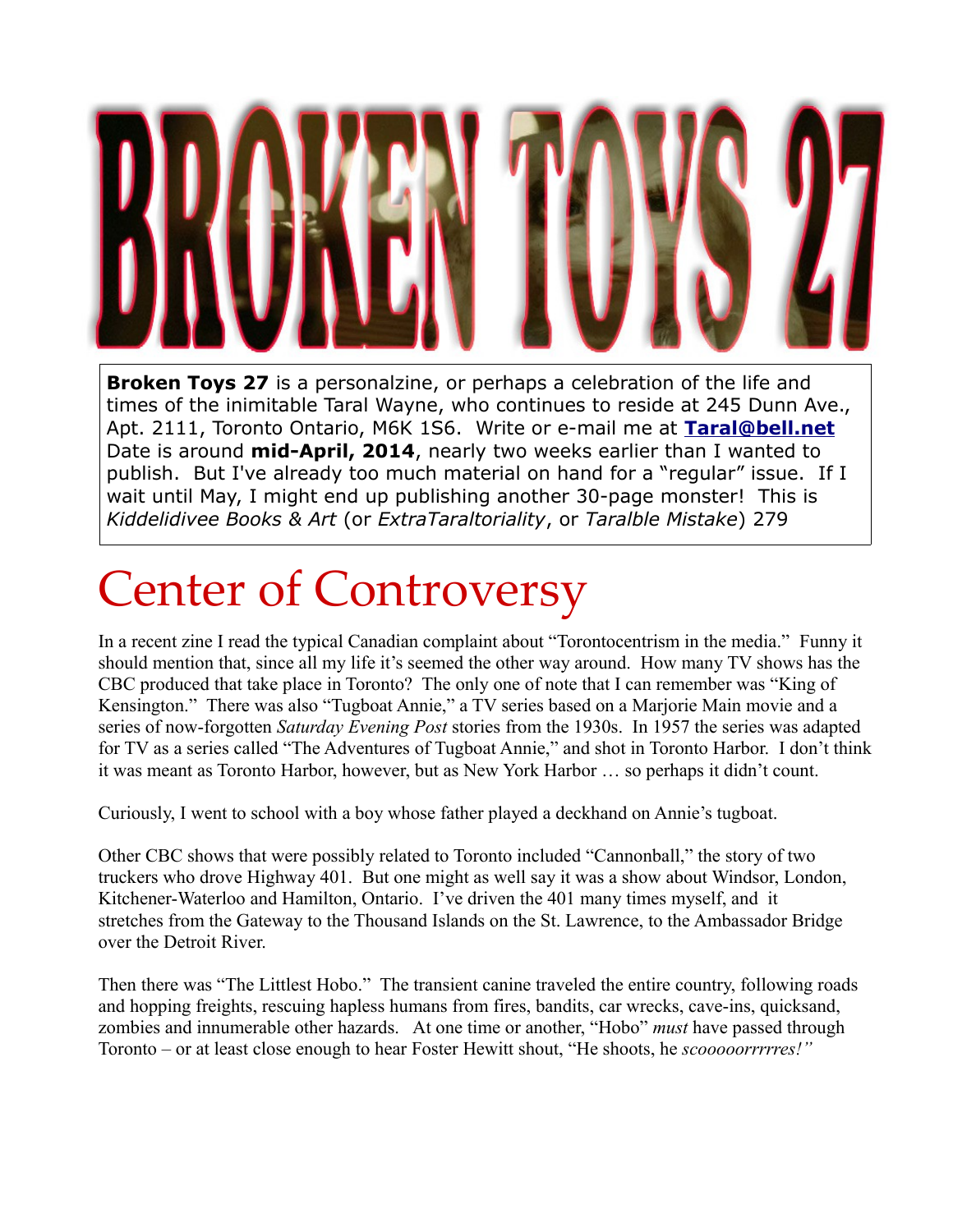In the 1960s, I lived in a flat over an animal hospital, where my father worked as an assistant to the vet. One of the patients was "Hobo." Actually, there were five German Shepherds, each trained to do different stunts. You didn't think any one dog was smart enough to do *all* that, did you?

But other than that, I draw a blank on the subject of Toronto in the CBC's program schedule.

Instead of "Torontocentrism," it seems to me that the CBC has usually produced shows about tiny hamlets of a few hundred people ... most recently, "Little Mosque on the Prairie" and "The Trailer Park Boys." The epitome of all such programs, has to be the extremely long-run series about Gibson's Reach, a speck on the map of the BC coast. For nearly two decades, "The Beachcombers" was one part sitcom, one part soap opera and one part family for millions of Canadian viewers.

I'm sure there were a host of other shows that the CBC made that were set in Medicine Hat, Chibougamau, Red Deer, Peace River, St. Johns, Fort Gary, Fredericton and Thunder Bay that most of us have never heard of, much less seen. "Torontocentric?" Not bloody likely. If anything, the CBC has disproportionately represented the inhabitants of Canada's small towns and rural routes 25-timesover, compared to the populations of our nation's big cities, *including* Toronto.

"Torontocentric" makes more sense when speaking of the news, however. But the fact is that an awful lot more news *does* happen in an urban sprawl of 5 million, compared to towns of a half-million-orless. Even when added together, the population of the rest of the country only outnumbers Torontonians by about 6 to 1. There is the urban effect or "critical mass" to consider, as well. Lethbridge may have a population of under 100,000 (I just checked that), but it does not stand to reason to expect it to have 1/50 the number of universities, museums, symphony orchestras, auto shows, off-Broadway productions, Ethiopian restaurants or science-fiction bookstores, much less a Caribbean festival, international author's symposium, a gigantic gay pride parade, a world-class pot symposium and so on. In fact, it will have *none* of those. It may have a neighborhood bake-off or junior hockey league finals, but the concentration of people and money, make big cities more cosmopolitan than mere numbers would suggest.

I'd go as far as to say practically *all* the news in Canada occurs between Toronto, Montreal, Vancouver and Edmonton/Calgary. The tiny remnant is about ski accidents in Banff, fishing boats that have capsized off the coast of Newfoundland, tainted water in Indian reserves and ketchup-factories closing in Leamington, Ontario.

There is the question, too, of regional editions of the CBC news. Surely, the newscast in Victoria or Halifax tends to downplay events in Toronto in favour of local happenings?

Then there is Quebec. Gawd knows what the CBC shows in Quebec, but I bet it has little to do with Toronto. And have you noticed how there has never seemed to be a show about Montreal shown in English Canada? Perhaps there was one exception. There was an animated cartoon called "Jacob Two-Two," based on a series of children's book by Mordicai Richler. That scarcely counts, since it's more about being a Jewish-Canadian kid than being French-Canadian. But what about televisions shows set in Quebec City? Trois Rivières? Gatineau? Never seen 'em, have you? Do you ever wonder … what's going on in La Belle Province that *they* don't want us to know about?

If you must ponder conspiracies, *there's* one for you!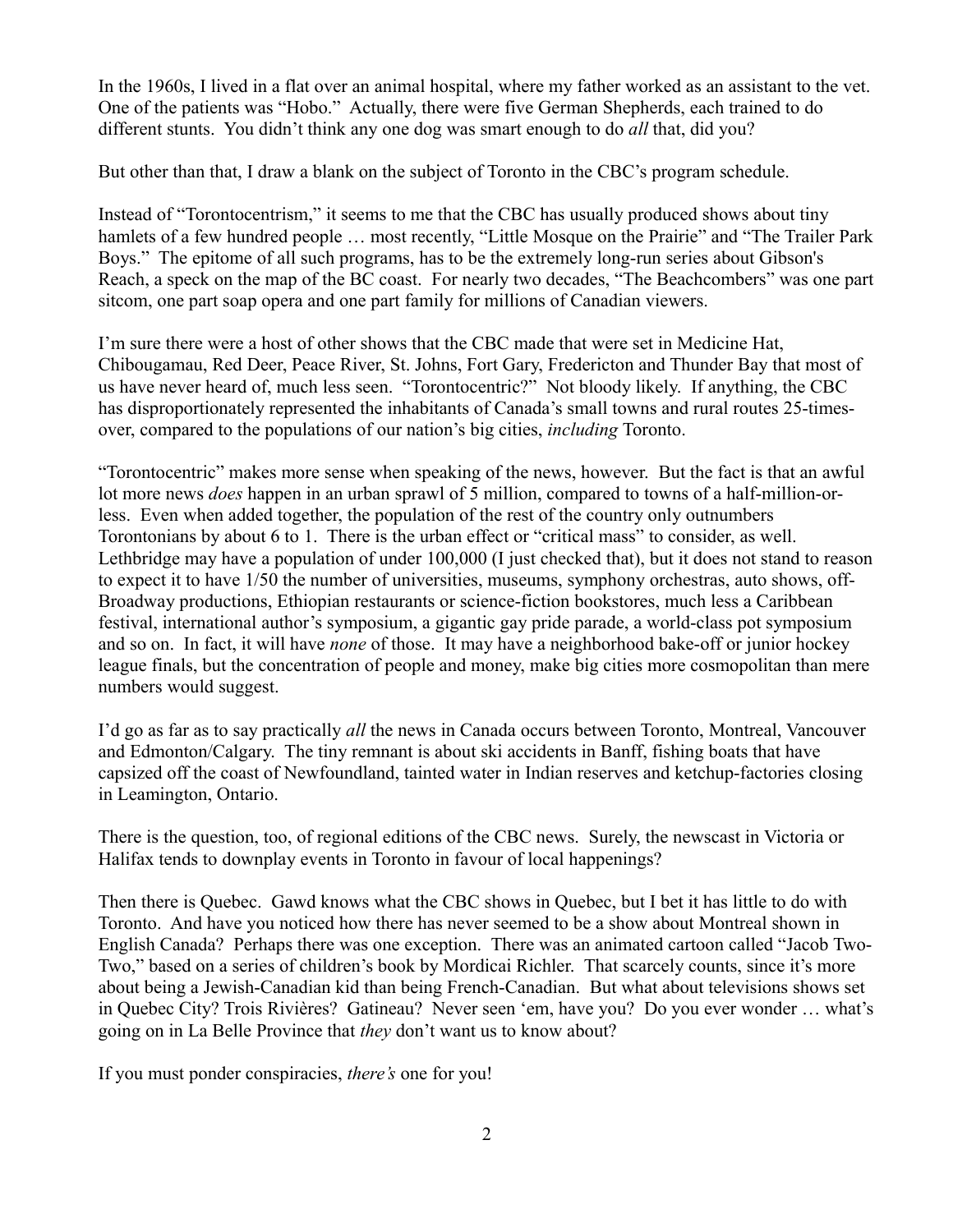## Working Against the Gain

I hate to say it, but once again it comes down to questioning the point of working.

That is, for the umpty-umpth time, I've had a customer default on his commission. You'd think I'd learn, and demand payment up front? In fact, I thought I knew better, and *almost always* insist to see the colour of someone's money before I'll muss up a fresh sheet of paper. This time I made an exception, for what seemed like a sensible reason. The customer had commissioned me three or four times in the past, and had always paid up. I thought I could trust him.

I don't suppose I'll go so far as to name the person, but those of you in the macrophile community can probably make an educated guess if I merely hint that he's in the RAF. Past commissions have included simple cartoons, a lengthy prose piece, and a complicated picture of one of my signature characters – Saara Mar – as she unknowingly tramples a miniature alien city into the dust. This is not something Saara is ever likely to be absent-minded enough to do, but I found a tongue-in-cheek way to work it.

The art:<http://www.furaffinity.net/view/4676202/>

The new job was supposed to be a continuation of the incident where Saara trashes the miniature alien city. By that time, having never been into the macro concept myself, I was bored with the whole idea. Also, I had finally been granted a disability pension, and was no longer under any great pressure to earn extra money. So, while I had never been one to work cheaply, I set a price on the new job to make it worth my while. In the past I might have done the job for \$100, but the customer agreed to \$150 for the full-page piece (with multiple panels). I gave him a small break if he would settle for a highresolution file that I didn't have to physically mail to him. As prices go in furry fandom, this is high, but nothing like the going rate in the real world. Also, if I was going to use my time this way, the money had to make a real difference to me.

As usual, I did a rough outline and e-mailed it to the customer. There were a few minor changes that he wanted, but also one somewhat more difficult change in Saara's pose that required me erasing most of her figure. Once I made the alterations, I e-mailed a new scan for his approval. I think that may have been the last time I ever got a willing message from the customer. That was back in August 2013.

Since then, I've left the drawing untouched. Until I had payment in hand, I had no intention of finishing it. Time passed, and every now and then I'd e-mail the customer about his job. Sometimes I got a reply, sometimes I didn't. There was *always* a problem. He was away from the base for two weeks, or undergoing helicopter training, or *something.* Then he would complain that it was a long trip to the post office, where he had to go for a money order or to exchange Pounds for Loonies. More often than not there were no excuses, just "radio silence" from the north of England.

Finally, the customer offered to pay me through PayPal. Now, I don't have PayPal, and I don't want it. But I found a trusted friend of mine who was willing to take payment on my behalf, and then pass the money deposited in his account along to me. I e-mailed my customer to give him the friend's address.

There was no reply from my customer. My friend anxiously e-mailed me to say no money had turned up in his PayPal account. I e-mailed the customer a reminder about three weeks ago. Still no word.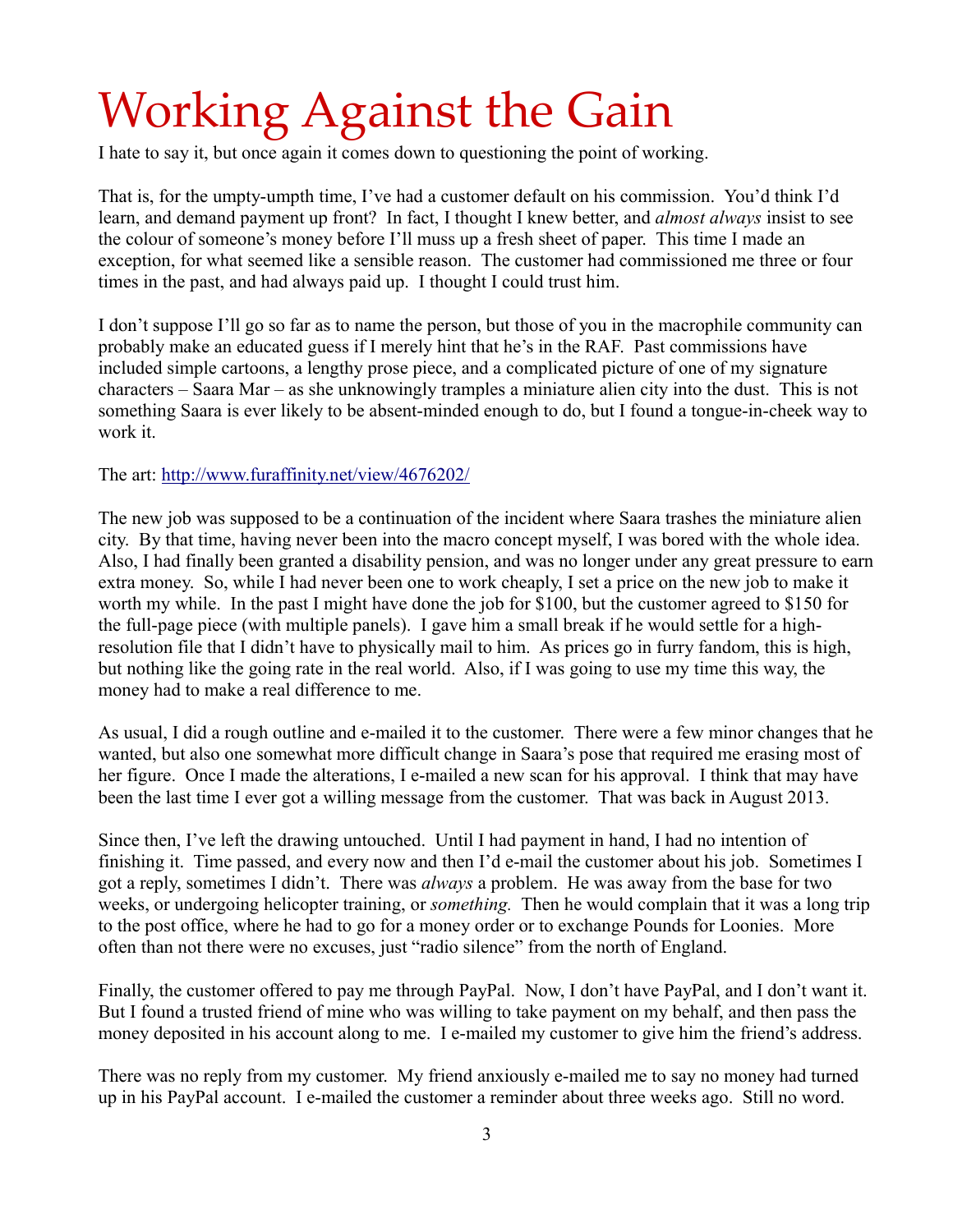I have to assume at this point that he's had second thoughts about the job, or he feels he's seen enough of it in the rough outline to be satisfied, or maybe he's overwhelmed with debts … considering how many macro commissions he's posted lately on FurAffinity, that wouldn't surprise me. But as for the job I was commissioned to do, it looks kaput. I've filed the half-done job away and plan to forget about it.

When I discreetly aired this sorry business on-line, I got a surprising response. Other artists recognized the deadbeat in question, and revealed that *they* hadn't been paid by him either. Perhaps I came close to the truth when I suggested that the customer had gone on a spending spree that he was subsequently unable to afford.

As for future commissions, I'm not very keen on them.

### The Colour Out of Lovecraft

Lately, I've been reading a collection of Lovecraft, thus sharply reminding myself of why I loathe and despise everything the man ever wrote. His partisans often excuse HPL's horribly overwritten prose as "imaginative" and "dream-like." I beg to differ. Lovecraft's imagination ran in a very deep and very narrow furrow – tentacles, obscene beasts with bat wings, rat's or dog's heads, squamous horrors, decayed cities, ruined temples, vaults, sepulchers and grottoes where sub-humans danced around fires to the bestial beat of the drum and the eerie wail of flutes. For some reason, flutes put HPL on edge. Benny Goodman would have been insulted. As for "dream-like," I have plenty of dreams that are surreal, but none as linear and episodic as the plot of a story by H.P. Lovecraft.

Despite a lengthy bibliography, there were only two stories ever written by H.P. Lovecraft. In the first, a sensitive, bookish, aristocratic white man – either English or from New England – leaves the familiar confines of his dwelling place, family seat or hometown. He shortly discovers some repulsive subhumans worshiping ancient monstrosities, panics, runs home to Mama, and is never entirely right in his mind after that. In the other story, a sensitive, bookish, aristocratic white man – either English or from New England – pines away for something he once saw in a dream. He falls into a deep slumber in which he searches for his lost vision over several subjective years, but in the end discovers that the vision he had was of his own nursery when he was six.

All other HPL stories are minor variations on, and combinations of, those two similar sketches. Both are transparent re-tellings of the brief time he left home and lived in New York City, only to flee back to Providence and his aunties in a cringing funk.

So much for imaginative and dream-like.

HPL was, in fact, a little boy who played at being one thing or another, but never grew up. Into his thirties, he played at being an 18<sup>th</sup> century country squire, a robust Aryan outdoorsman, an antiquarian scholar, chemist, political scientist and literary figure, but he was, in fact, none of those things. He was an impoverished, over-sheltered, wooly-headed *fanboy,* who had modest talents of his own, but remained in thrall to antiquated models and possessed not a shred of self-discipline. Too late in life,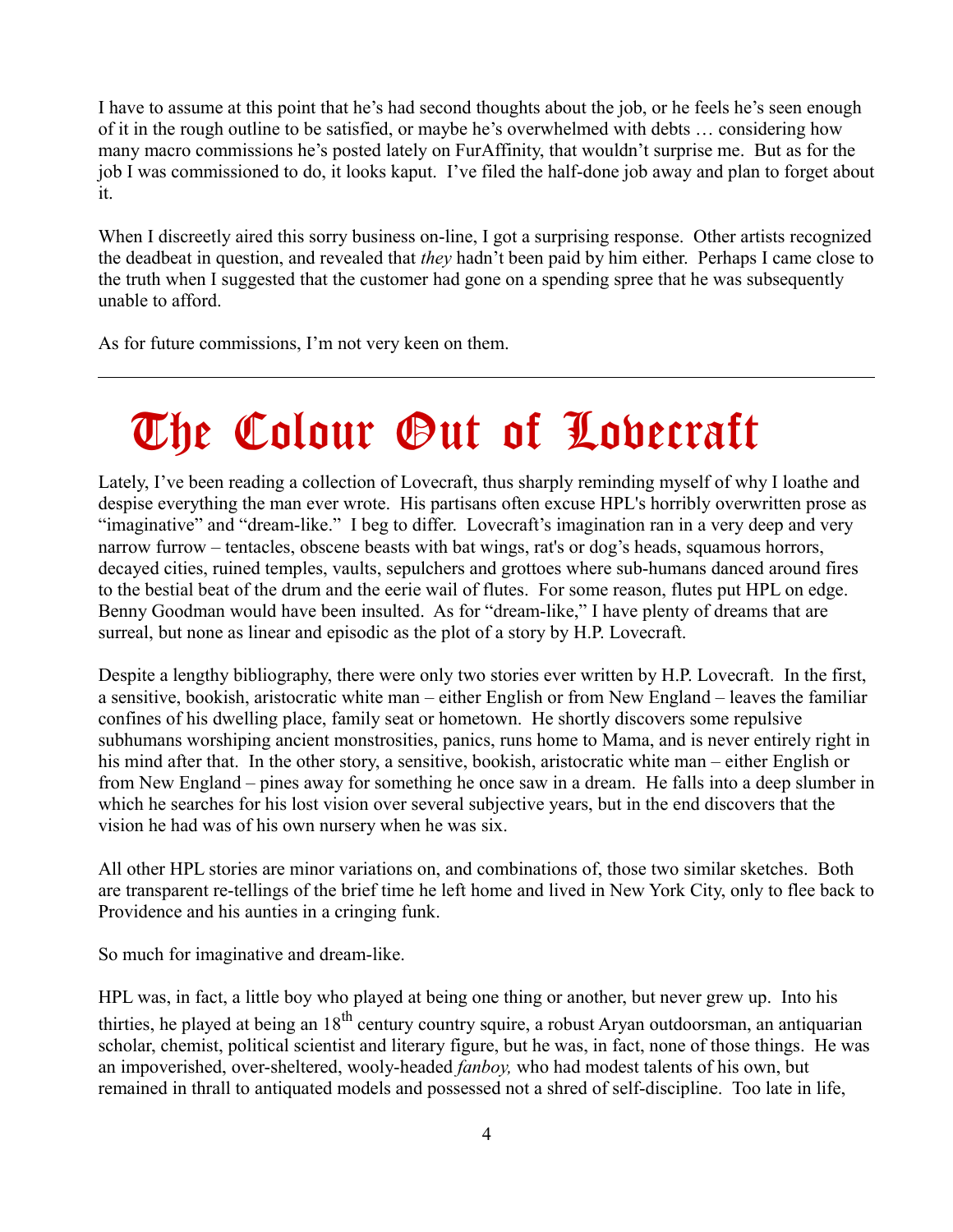HPL discerned the deceptions in which he had wrapped himself, and ultimately regarded himself a failure.

What's worse is that his life all too closely resembles *mine.*

I don't think I ever took my pretenses as seriously as Lovecraft. I never believed, or even seriously pretended, that I was an extraterrestrial visitor in disguise. I never deceived myself into believing that the world owed me a living simply because I was an intellectual who preferred to spend my time buried in books, rather than working in an office. But I could probably be faulted for not being realistic enough, for not applying myself to more practical uses of my talents … such as they were. I never took the plunge by leaving home at the age most people do. I have been arrogant and supercilious at times. I never followed nature's course by marrying and establishing my own family. To this very day, I don't even own a suit.

On the other hand, I breezed through my  $47<sup>th</sup>$  birthday a long time ago. Lovecraft died of cancer at that age. I guess I can say I've surpassed HLP in *that* respect, but I'd like to have more to boast of than mere, pointless longevity. Lovecraft, for all that he was a writer dyed in purple, whose prose was antiquated even by the standards of L. Frank Baum, seems to have left an indelible mark on the field of dark fantasy. Indeed, some may go so far as to say he *created* dark fantasy, as we know it today. What have I got to show? I was an influence on the formation of furry fandom ...

Oh, the ignominy of it!

There's the common wisdom that it's never too late to change. I'm not convinced that's true – clearly, if you wait until you're under the surgeon's knife before you give up smoking, you have little reason to expect a favorable outcome. Still, you never know whether it's too late unless you try.

I just wish I knew what it was I was supposed to do to become whatever it is I wanted to be when I grew up.

Did I mention that I never decided what I wanted to be when I grew up? A cartoonist? A novelist? An animator? A scientist? An illustrator of books? Maybe I haven't outgrown Lovecraft at all, and like the Hermit of Providence, I'm still just lost in make-believe and should have gotten a job delivering pizza.

But I don't think I could ever have fallen so as low as to wear a suit.

### There Can Only be One Ending

Not long ago, I read a passionate on-line argument that J.K. Rowling had finished the Harry Potter series of novels on a weak note. True, there was a twist ending, where – to fulfill the prophecy that either he or Voldemort must die – Harry sacrifices himself. But in killing Harry, Voldemort also kills the last remaining horcux that contains all that is left of his own soul, and so destroys himself as well.

Oh, is it a little late for a Spoiler Alert? Probably not. Everybody knows about the horcruxes by now,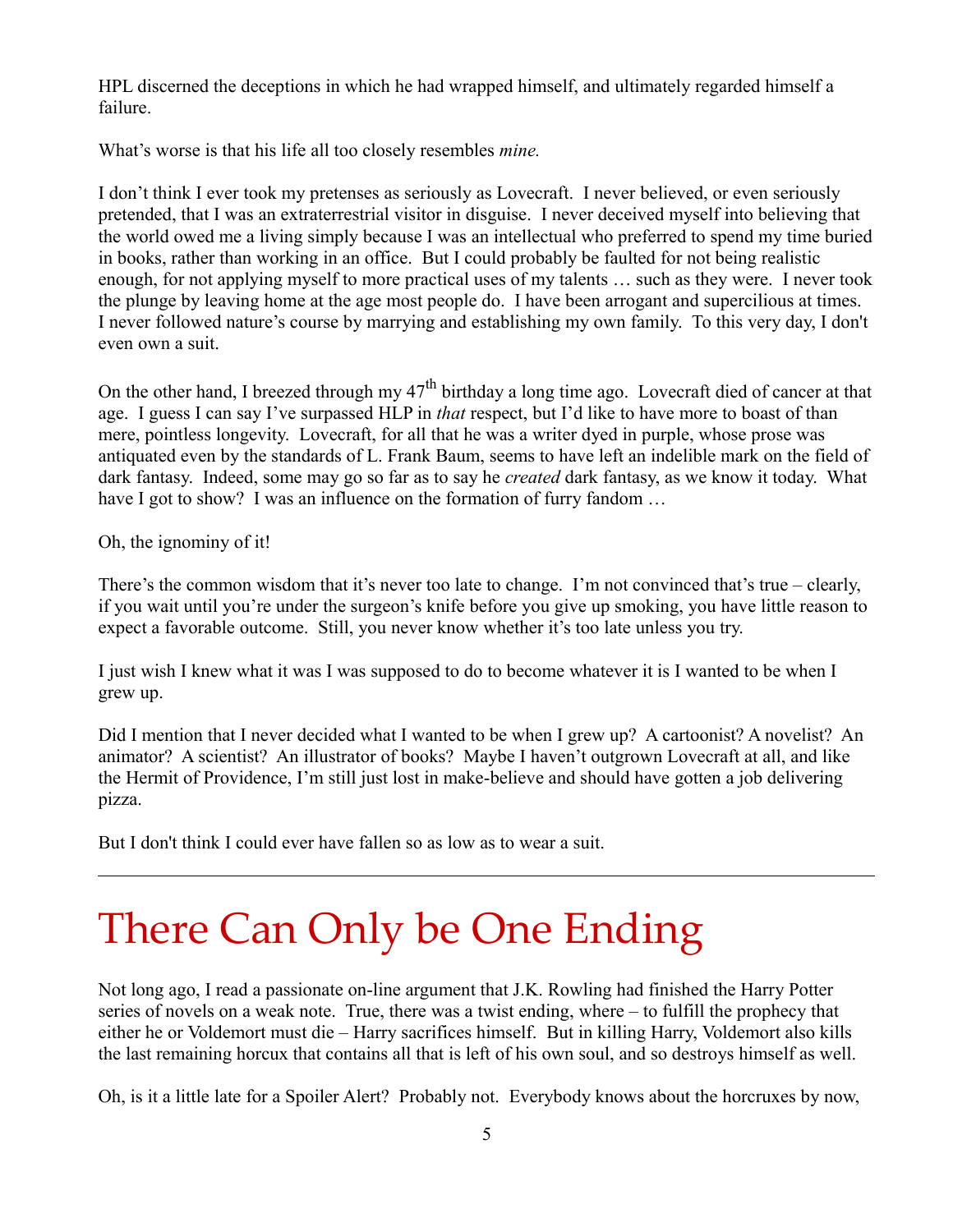or never intends to read the books anyway.

From that point, the plot gently winds down, and the good students of Hogwarts settle into the lifestyles of modern, married, middle-class British wizards. Harry Potter's later life rather reminds the reader that the tumultuous break-up of The Beatles ended in nothing more sensational than the mundane, late-life crises of Sir Paul McCartney, MBE.

The revised ending that was preposed on-line hinged on a literal interpretation of the prophecy, that either Voldemort would kill Harry, or Harry would kill Voldemort. In the revision, the prophecy was that only one of them *could* die – *only one!* When Voldemort was vanquished – as, one way or another, was pretty much required – Harry would live on, unable to ever die. He would grow older while his friends Hermione, Ron, Luna and the others died, one by one, leaving the unhappy Harry alone forever, with an immortality he never wanted.

It smacks a little too much of *The Highlander*, to my my mind. It is precisely the sort of melodramatic ending an amateur writer would choose; imagining himself in Harry's place, fist clenched to forehead, bemoaning his fate while secretly gloating over being immortal.

But the idea of an immortal Harry bothered me on a deeper level, which I was unable to formulate. Next day, however, I had it.

Yes, an immortal Harry Potter is more exciting, more in keeping with the traditional Ideal Hollywood Ending. But let's look at Harry more closely.

As we first met him, the eleven-year-old Harry Potter seemed like the customary Special Kid. Although he lives with very boring, very mundane step-parents who see nothing Special in him, unknown to everyone he is a Wizard, and he was left a fortune by his true parents. Harry is all but independent from the banal suburban couple who aren't even his real mother and father (who were also wizards). He is enrolled from birth in a snobby school full of wonder and exciting new experiences, and he is at the center of a Prophecy that will determine the fate of the entire Wizarding World! In fact, Harry's Specialness is, by far, the least satisfactory thing about Harry. You can't help but hate him, because you so much wish you had been born him, but weren't. I suspect that this detestable Specialness is mainly because this was Rowling's first novel, and she was still working out the character. As the series progresses, though, it becomes plain that Harry is *not* very Special, after all. He's a bit better wizard than Ron, but clearly not in Hermione's class. He struggles with his studies, does poorly in some subjects, has limitations on his powers and prefers commonplace amusements such as playing for the school rugger team to burying his nose in a book. That it's called Quidditch and played on flying brooms at skyscraper height doesn't change the fact that Harry is more comfortable with school sports than academia. Some of the other students, and one of the masters in particular, don't even *like* Harry.

At bottom, Harry Porter is merely a good-hearted, but rather ordinary, kid in a situation that is far deeper and portentous than *he* is.

Ironically, it is Voldemort who gives Harry Potter his Special status, no one else. Voldemort, also known as Tom Riddle, sets the prophecy in motion when he attacks Harry's parents, and Harry himself in the cradle. The attack backfires and lodges a part of the evil wizard's own soul in the infant, linking them intimately. What befalls Voldemort from then on will involve Harry, *regardless* of Harry's own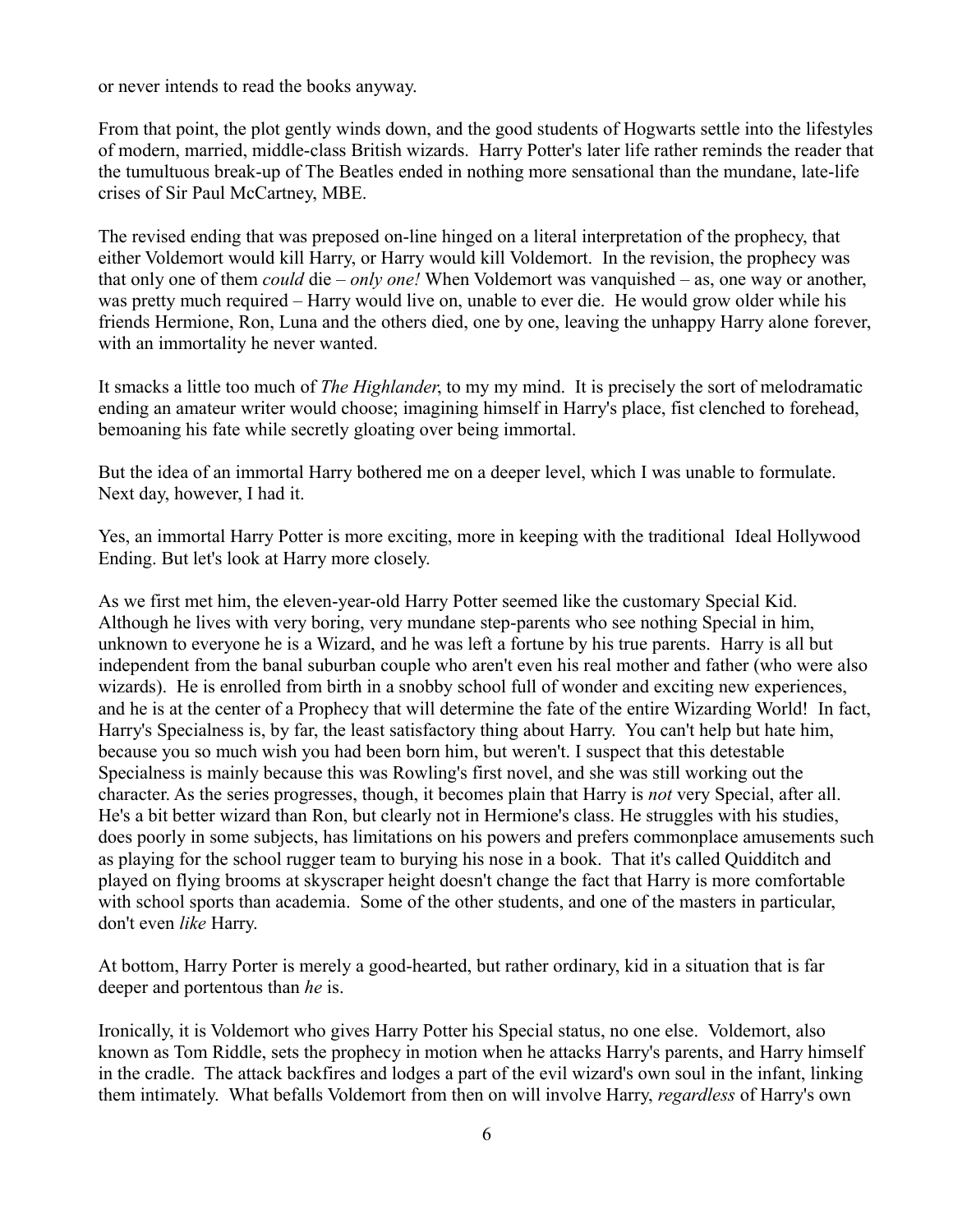intrinsic qualities … or lack of them. Otherwise, Harry would surely have grown up to be a very ordinary wizard, with no Parsel Tongue, no impressive prophecy nor the sinister mark of Voldemort on his forehead.

I strongly suspect this was intentional on the author's part. If it hadn't been so in the first book, then by the second or third she must have seen how the rest of the story must go. As such, when Voldemort destroyed Harry, he destroyed that last part of himself that was in Harry, and the young wizard simply went back to what had been all along – a very ordinary, if good, person.

The series might still have been written to end like *The Highlander,* with ordinary Harry elevated to a sort of godhood, as an immortal, but this would have undermined the entire treatment of the character up to that point, for no better reason than to provide some readers with a bigger thrill. I have no doubt in my mind that by allowing the series to fade to a mild, mundane conclusion, J.K. Rowling did the right thing. There can only be *one* ending.

LEFT-OVER PARTS FOR BROKEN TOYS 27

WAHF – **Mark Manning**, [tandmark@outlook.com,](mailto:tandmark@outlook.com) **Steve Davidson** (Amazing Stories), [steve.davidson33@comcast.net,](mailto:steve.davidson33@comcast.net) **Tim Marion**, [timothy.marion@rocketmail.com,](mailto:timothy.marion@rocketmail.com) **Kent Pollard**, [kentpollard@gmail.com,](mailto:kentpollard@gmail.com) who says "Auto-correct on Android is handy, except when it isn't." **Rodney Leighton**, who says he will write to anyone whos ends him a zine but doesn't want to be a loccer. "Jenner" Craig Hilton, [jenner@docrat.com.au,](mailto:jenner@docrat.com.au) who says he is more comfortable working on a Wacom tablet now than paper, which makes me worry that soon an artist may not need any manual skills at all, just some elusive thing called "judgment."

Jerry Kaufman [JAKaufman@aol.com](mailto:JAKaufman@aol.com) - I'm sorry to hear your physical

ailments continue to plague you, and I hope that you have been able to get relief in this last month of the year. I've been having some knee pain since this summer, and intend to do something about it (like seeing my doctor) in the New Year. At times the pain has been enough to make it hard to get to sleep. I discovered that lying on my back with my knees stretched out didn't work too well, but when I elevated my knee so it was just a little bent, the pain was alleviated just enough. I have a small pillow that does the trick, but perhaps a rolled-up thin towel would work.

Although you've reached a small audience with your fan art, it does make a (small) legacy, as does my writing and publishing, and that of many other fans. But your work has always been good enough that it should have given you a career of some kind - cartoonist, commercial artist, etc. It's entirely mystifying to me that you, D. West, Dan Steffan, and so forth never got the traction to do what you all do so well, and make some sort of living and a wider reputation.

I liked your use of an odd font for the names and addresses of the letter writers. I idly wonder what the name of the font is, although I don't think it's one that I'd use myself. Our local fannish discussion list has frequent eruptions of font-talk, thanks to John Berry being on it.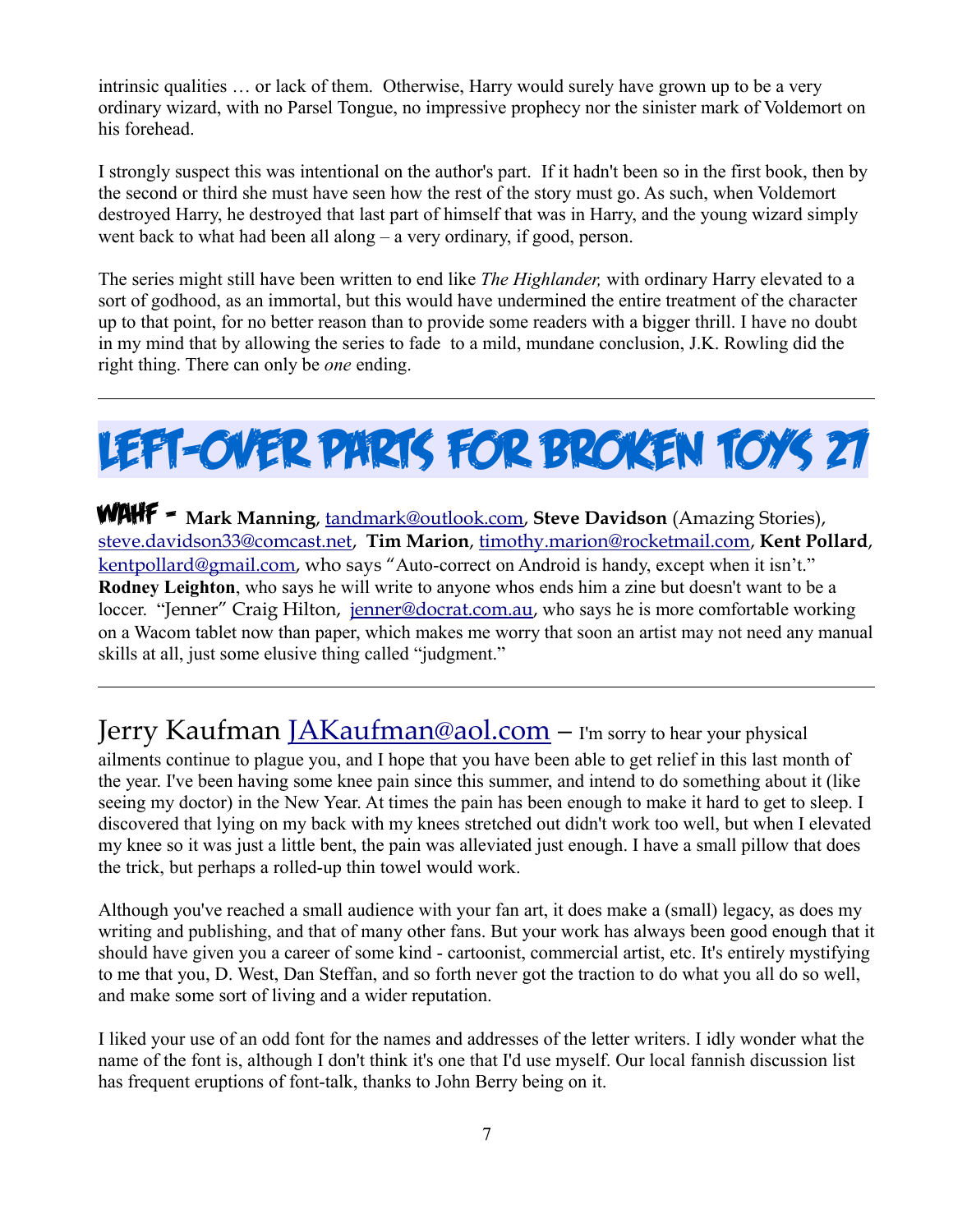*Bride of Frankenstein* is really more of a parody of horror than horrific itself. The cinematography, set design, character design, and so forth, are wonderful to watch, and the acting is probably a good example of camp.

Kent Pollard, [kentpollard@gmail.com](mailto:kentpollard@gmail.com) - Happy 26th, Taral. I hope Spring is more of [one] there than it is here. Yes, we've managed to reach the melting point a couple of times this week, but we're a long way from me sitting in the sun watching my goldfish.

Like you, I find myself humbled, if not dumbfounded, by Graeme's capacity to produce. I, too, signed on to do some work for *Amazing Stories*, but quickly went "what was I thinking" and begged off. I haven't even produced an issue of "Coronal Mass Ejection" in years. It seems more than I can manage to read a few zines a month, let alone generate a comment now and then.

"Snow Job" reminds me of a visit, a long time ago, to our favourite (at the time) Vietnamese restaurant, where a friend with an entirely unadventurous palate ordered a burger and fries. It took a group of eight of us an embarrassingly long time to translate the new server's "you want key trap with that" into an offer of catsup.

Brad Foster, **bwfoster@juno.com** – Even when you try to cut back on the output, still it flows, and here is BT #26 to prove it. Face it, you can't help it, you were born to do this, and you will do it, no matter what!

Random thoughts from reading this issue: Awards: I've never felt educated or informed enough in just about any field to feel comfortable nominating for most awards. How do I know that I really *know* who all the eligible people are, and have I seen enough of their work to make a good decision? Rather than send in poorly thought-out or knee-jerk nominations, I just don't do it. On the final ballot of awards, it is also often the same thing: I don't feel I have enough info to make a good decision. Maybe I read one story by one writer, or saw one drawing by one artist on the list-- so how could I say they were better or worse than any of the other nominees? Sometimes I will know a little about everyone in some group, and can give what I feel is an educated vote on what I think was the best of that. But, usually, I leave it up to others who have a wider exposure of a field to do the awarding of votes.

Sorry to hear you've kind of hit the wall on doing illos for Graeme's *Amazing* column. Didn't know that the idea was that you were going to do one for each new column, thought it was just that one-time illo you finished. Hope you can get fired up on it again, would be a great expansion of the audience for your work, not to mention having a specific illo for his column would make it stand out as well. Maybe if you can't do it for all of them, you can still drop in on those that do inspire you with ideas? Has he been able to show you the text for any of his upcoming columns? Might be things more inspiring in there that will get your creative juices going again?

At first, I had the impression that Graeme would write a column, send me the text and wait for me to illustrate it, but he couldn't wait. He send me two ideas, and then started writing as fast as he possibly could, the next five columns appearing in the *Amazing* site before I was even started. I have to question whether he would be better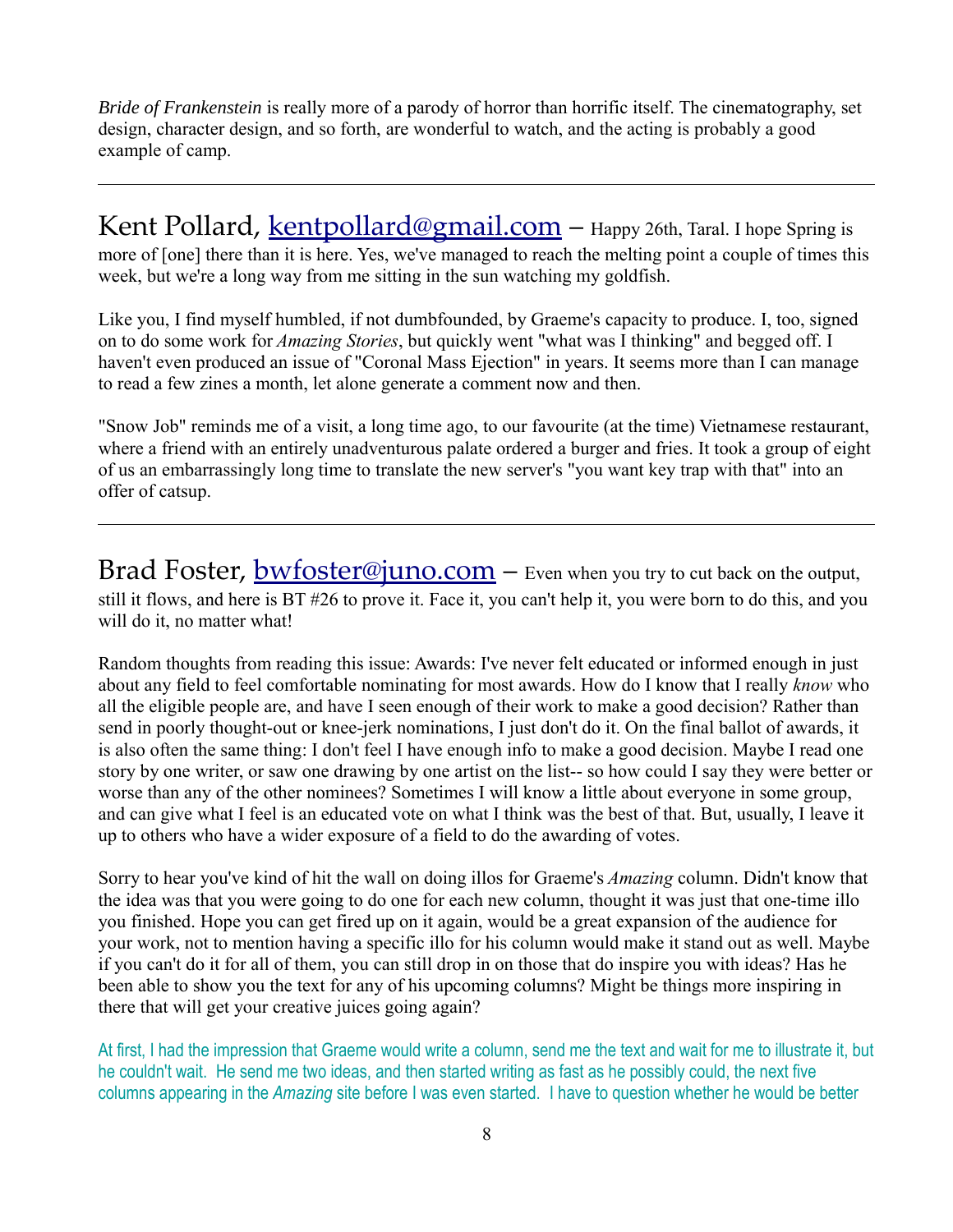pacing himself. But, then, the way websites work, there really is no sense of time or space. For all I know, hardly any of the readers every find Graeme's columns on the site, so he may not be doing himself any favours.

Regarding your new access to multi-channels of television. I laughed a bit when I read: "Why a sports fan in Memphis has to have his own channel and a sports fan in Seattle has to have another, I just don't know. It's the same sports." If you change "sports" to "science fiction" and "channel" to "fanzine," is probably the same thought many sports fans would have toward what we do!

I like the multiple channels of specialty music we get, mainly because I seem to look at it from the opposite side of how you wrote. Broadcast radio these days really seems to be full of stations with very specific play lists already, so hard to hear much that is different. Having so -many- of these type channels on the TV means I can skip around among them, and actually do get to hear widely different things. Sure, someone can pick one channel and stay there (I know while I'm working I like to have the "smooth jazz" station going), but it also gives you easy, instant access to all kinds of variety, whenever you want it.

I saw an article the other day that they had recently fired the programming genius that had taken over the Cartoon Network the past few years, and had worked hard to have less cartoons and more liveaction programming. Hoping this is a good sign, and will see a new flood of inventive cartoons coming in the next couple of years.

Some moron was doing that on YTV too. I know someone who worked there for a summer, and I think he told me the station director was a woman who didn't much like cartoons and wanted to get rid of them. Disney also went that route, making me wonder if it was a demographic decision or just that hiring some pimple-less teen actors is cheaper than animation?

Getting older and starting to break down is a bummer for sure, as your problems with the relatively universal act of "going to sleep" shows. Hoping I haven't had a hint of that happening yet myself. Got some kind of odd muscle pain a few weeks ago around my abdomen, such that lying down in any position just aggravated the pain. It also coincided with one of the ice storms that came through the area, making the house much colder than usual. Ended up being fully clothed in several layers of socks, pants, shirts, jackets, cap, etc, then wrapping myself up in blankets, and sitting/slightly reclining on the sofa, propped in one corner so I would not topple over. Did fall off to sleep that way, thankfully. After a couple of days the pain became less (kind of moved around my body as it lessened, very odd). And after three days was able to find a position lying down that worked. Bodies are weird things, aren't they?

Diabolical, when you come right down to it.

Bill Patterson, **bpral22169@aol.com** - Well, I don't think is really serves to leave it at: "literature is written with a serious purpose in mind." There is a lot of nonliterary writing that is nevertheless serious of purpose. I could illustrate from 19th century and early twencen, but I think the earliest Spider Man comics and in general the whole Marvel bullpen when it was trying to break ground in the 1960s – stuff that fifty years later is the kind of "just formula" that *Agents of S.H.I.E.L.D.* puts on the small screen every week.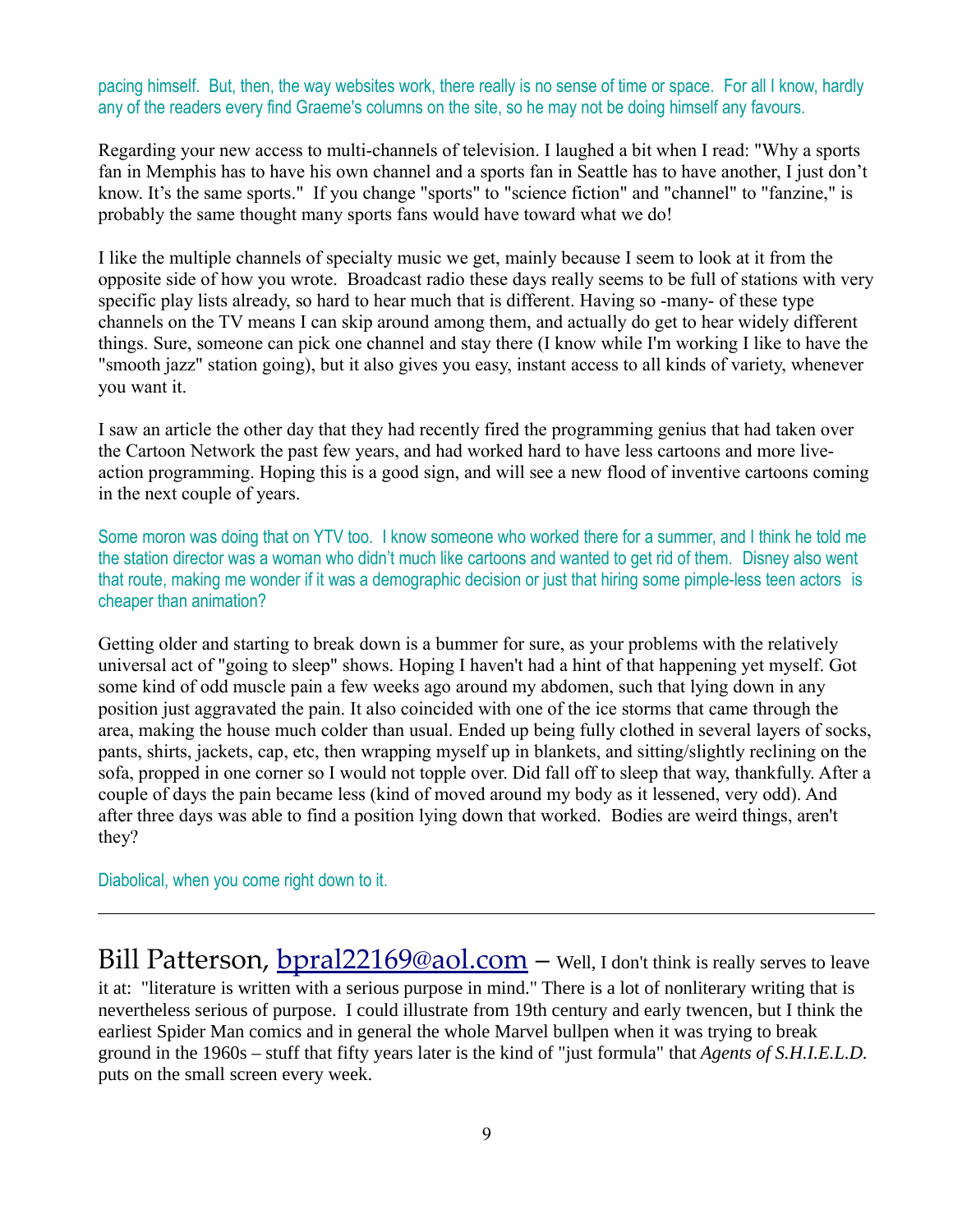I do think attitude to formula is part of it -- but after the long formalist discussions last century, I also think we have to include elements like: how does the work try to relate to Eliot's "Order of Literature" and how much of Harold Bloom's "anxiety of influence" is there and how does the writer cope with it. And then there are formal elements about how these serious ideas are developed.

And then there are imponderables, like, when are parallel subplots good writing and when are they just tacky – that call for judgments of taste.

And speaking of judgments of taste, Eric Mayer raising the Stephen King quote about literary magazines being read only by people who want to be published in them reminds me to remark that those self-consciously literary types seem absolutely unaware that they are simply recycling worn-out cliches of a ghettoized genre, and that is what makes their literary production unreadable. The prestige of that kind of art fiction is absolutely indefensible. It's an art movement that is 100 years old and was worn out sixty years ago.

I feel much the same when someone raises the chestnut about Hemmingway's style. People! That was almost a century ago. The Hemmingway style is a straitjacket, not something to be imitated.

I'm not sure what you're getting at to say "I doubt the gap between Sturgeon and Tolstoi is much more than a single letter." Doesn't seem to be a development or conclusion of anything that has gone before, so there's no context to help me parse or construe it.

Steve Jeffrey: Yes, yes; likening the closing down of science fiction in favor of space opera to the punk return is a familiar critical attitude, but, really, having been through that era (and it may be tailing off only now), it struck me more as *nostalgie de la boue*.

The literary qualities of the production have more relationship to the literary qualities of the craftsmanship, it seems to me. Iain Banks is/was an honest-to-god real-life literary writer certified by the "mainstream" establishment. I read much of his stuff (Yes, even stuff like *The Canal,* which is even more bizarre than *The Wasp Factory*). I'm also not sure how fair it is to label his Culture novels part of the "space opera" tendez. I think Walter Jon Williams gives you a better picture of that evolutionary phase of the genre, since he started off doing really intriguing stuff like *Aristoi* and the *Metropolitan* novels, and then made a deliberate and conspicuous veer into space opera with the *Dread Empires Fall* trilogy.

Milt Stevens: My idea of a sensible "sport" is bowling. In bowling, you find a large heavy object, and you throw it *away* from yourself.

Andrew Hooper, [fanmailaph@aol.com](mailto:fanmailaph@aol.com) - As usual, you criticize my unpaid work, and offer no alternative. You do not suggest any parties that you would like to see win instead of those who do. You do not suggest anyone I might send the ballot to in order to get a fresh perspective. All you do is whine and pussyfoot around whether you can bring yourself to vote or not.

There are no "nominations" in the FAAn awards. There winners, and those who place behind them.

My win for Best Fan Writer last year was the first in a decade. I'm sorry that's too often for you.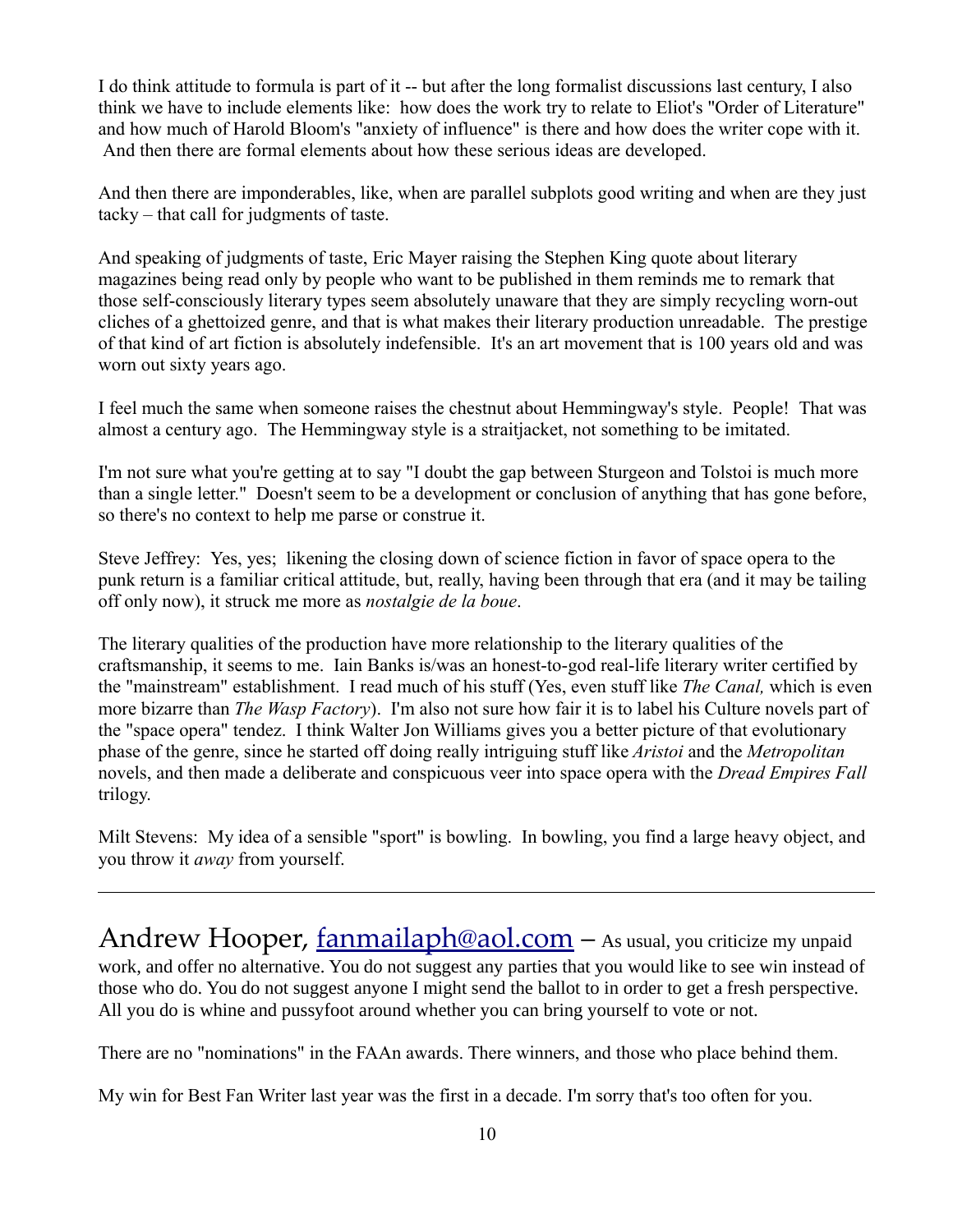There is still plenty of time for you to express your contrary preferences in the only way that matters. Voting deadline is April 5th.

I am bereft of alternatives. I don't know how the FAAns might produce a better outcome, or even what a better outcome *is*. Nevertheless, feel unsatisfied with them, and it has come to where I have more peace of mind when I don't think about it. Your FAAn award last year for Best Fanwriter was actually a happy departure, in its way, and I'm pleased to see that you won a some small "formal" recognition for a span of fanwriting which has been second to none. Not even I – in my sometimes disparaging, disenchanted view of fandom – want to detract from that. However, there remains a pattern, which is made no less apparent in light of the three FAAn awards won over the years *Chunga*, the two won by *Apparatchik*, and the three consecutive FAAns for best Fanwriter that you yourself also won in 1995, 1996 and 1997. But as you say, I have no constructive alternative. I can vote – and may, even though my reading of fanzines has narrowed too much to do much other than reinforce the status quo. I also suspect this issue of *Broken Toys* will be much too late to contribute further to the discussion of this year's award.

But, let's explore a small range of alternatives. For Best Fanartist, almost anyone but Dan and Steve. Dan I admire tremendously, and Steve I love you like a brother. But their one-two hold over the slot for the last 11 years is a tad ridiculous. Has Marc Schirmeister's highly original style and sense of humor even been nominated in those 11 years? Or at all? I don't have the statistics at hand, but Schirm says no.

Incidentally, the information on the screen belies my statement that Brad Foster was also a shoo-in. Given that he has won an unholy number of Hugos, in fact it turns out that he has *never* won a FAAn . The one anomaly strikes me as silly as the other.

Best Fanzine possibilities abound, but tastes differ. I was never of a mind to vote for *Journy Planet, SF Commentary* or *Interstellar Ramjet Scoop* because I only browse fanzines with such high content of book reviews and SF-related material. In past I have voted for *Challenger* and *Askance*, though, which for me have a more pleasing balance of light and heavy reading. I like both well enough that I have regularly contributed them as well. This year, I might well be tempted to vote for *Beam* .

Best Fanwriter is a much harder choice, due to the large number of possibilities. My problem is that I am a very impatient reader, and not satisfied with merely a grasp of correct English and logical construction. There is the almost indescribable quality of style, that the best fanwriters bring to their material, that is rare. It is not even found consistently with the same fanwriter. Even so, style is not immediately obvious, and takes a bit of patience to recognize., and this patience is what I notably lack of late.

I have written the name "Andrew Hooper" on a few ballots where the space says Best Fanwriter, but I am nagged with the suspicion that I am simply overlooking other worthy writers.

HotRod 302, [Ogre302@aol.com](mailto:Ogre302@aol.com) - I have only seen my name in print a couple times, but that was only to be given credit for concepts I came up with.

I know how it feels to once be on top of the game, at least when it came to something in the fandom at least, and to feel dethroned by another. I don't think the person who knocked me off my #1 spot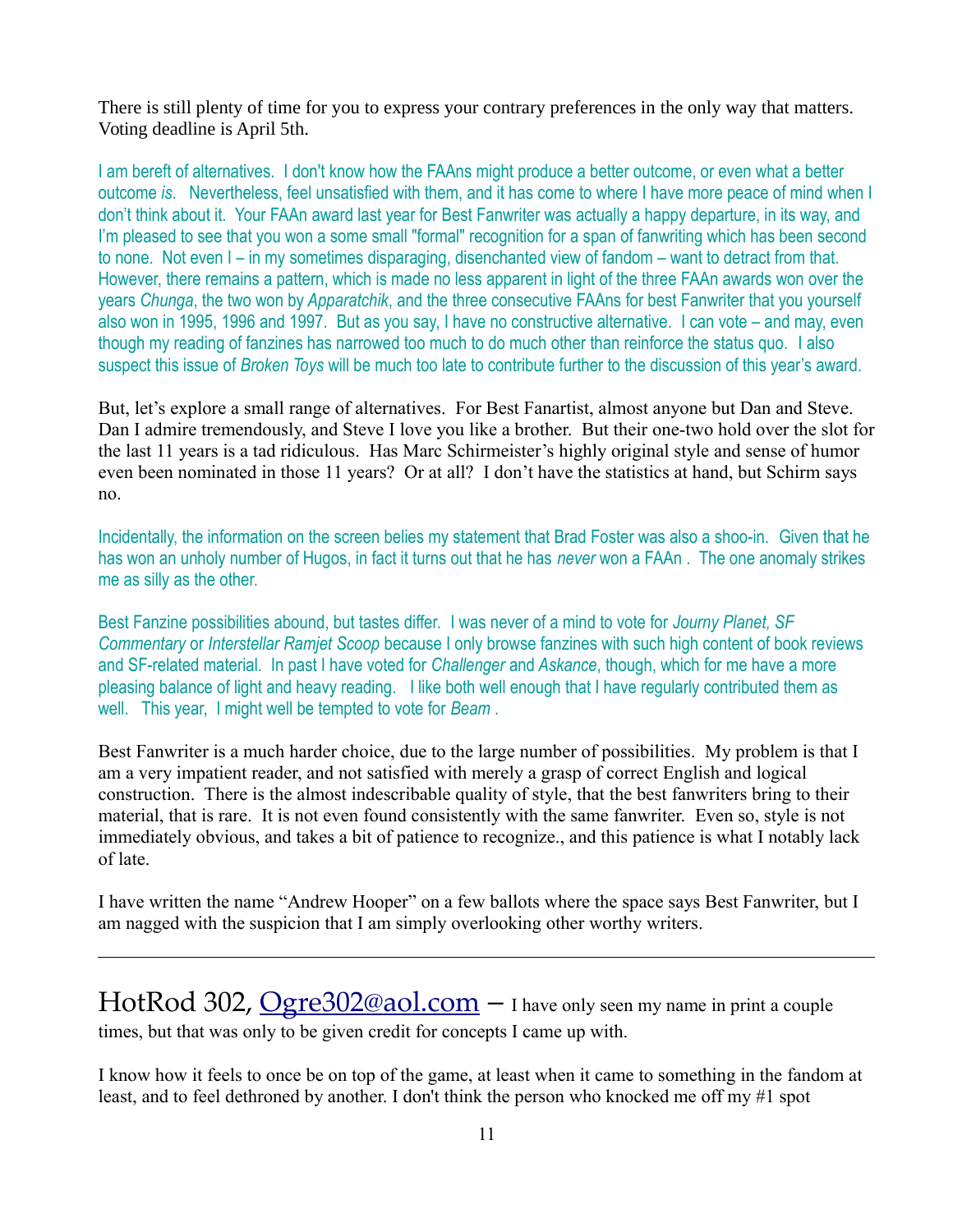maliciously targeted me specifically. It was just they did flat-out porn and would do *anything* anyone asked, no matter how ... *creepy* ... it was. Though lately, it seems that both her, and my stars, have faded.

Maybe TV is just something that kind of fell out of your daily routine? Or maybe you just have had an adjustment of personal tastes. I watch a lot of educational channels and fight sports. Cartoons. Walking Dead. Okay, so I watch too much TV.

I wonder how long it will be before someone has a "FURRY TV" channel. I almost shudder...

Actually, I was only kidding Graeme, and think that his reach may have finally exceeded his grasp. Now that he is writing at top speed for *Amazing*, its beginning to look as though some of Graeme's other activities are being neglected. There is only so much even a zealous, hyperactive fan with retirement-time on his hands can do! In my case, I just hope that I've recognized *my* limit, finally.

TV is definitely a habit I've lost. My complaint about it is that it's changed so much that I'm not sure I can get back on the habit.

If there was a "Furry TV" cable channel, I would probably not watch it, anymore than I read books just because they are "furry." (Such as *Redwall,* which struck me as thoroughly second-or-third rate fantasy.)

Ron Kasman, [ron.kasman@gmail.com](mailto:ron.kasman@gmail.com) – I guess fans who read fanzines today are a pretty small group. I guess problems will arise whenever a group gets so small that a few people can dominate goings on. We have talked about the Canadian SF Awards and the inherent problems. I guess the Faan awards have inherent problems too.

I told someone recently, and who it was may come to me soon, that I have been out of this for a while, not having attended a convention (excluding the Fantasy World Con of a year and a half ago, which I had contributed to) since Toronto in 2003. I don't miss it. I see Hope Leibowitz maybe twice a year and I always enjoy seeing her and Charles and whoever else may be with them but beyond that, you are my only contact. I don't miss it much. I think I missed going to the monthly parties at your friend Rob's place when they ended. That may have been because it was a way to get out and see old friends, as good a reason as any. I don't miss the old friends so much now. I still see Larry Hancock a couple times a year too. I like Larry very much. I see Peter Halasz every once in a while. These are good people, but I don't want to do fan stuff with them beyond the occasional discussion. Who else, now that I think of it? Probably no one. That is OK. People change.

People change. Time passes. It gets harder to remain continent…

Eric Mayer  $$ for anymore. Most of the voters have had their minds made up for decades and they aren't going to change their opinions. You mention the lack of surprises, which is a good point. It's impossible for me to believe that the exact same people produce the best work year after year. Occasionally someone other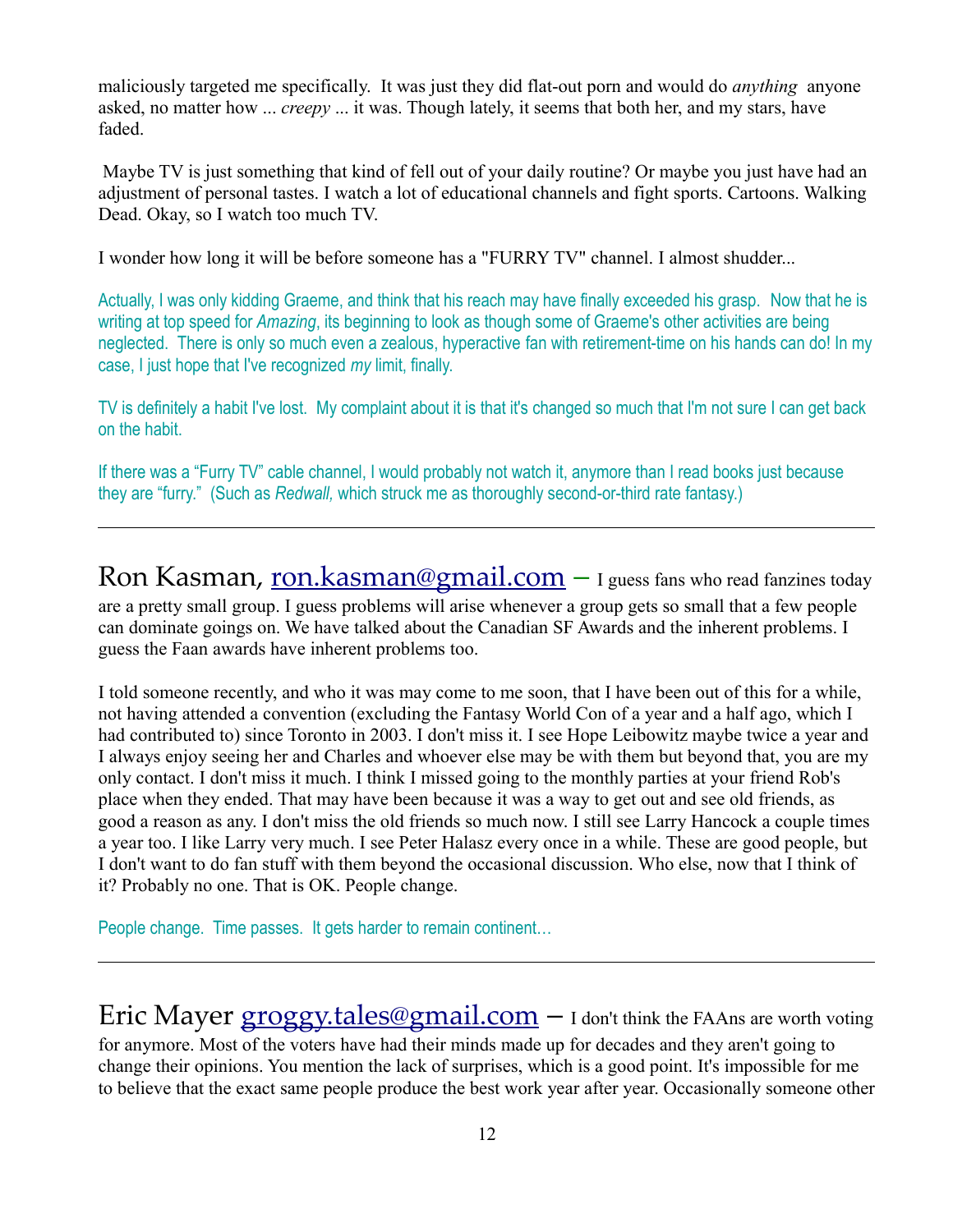than the usual suspects would produce something of enough quality to sneak in, if voters were paying attention or were willing to vote for someone outside the inner circle. But actual work during a given year, or lack thereof, barely makes any impact aside from a slight reshuffling in the order of finish amongst the usual group of winners.

Let's face it, people typically vote for friends. It isn't necessarily pure cronyism, either. It's human nature. Don't we tend to see a friend's work in a more positive light than a stranger's, if only because it means more to us? I did fairly well in the voting when I published *E-Ditto* a few years ago but that was because some friends who don't usually vote for the FAAns did so to give me a boost, and with such a tiny number of votes, that's all it takes.

What I find troubling about the idea that the same people produce the best fanac year after year is that it implies that some fans are very much better at fanac than the rest of us. But is that true, or are some fans just on a broader wavelength, appealing to a the currently popular interest? Ultimately, I find the whole business of comparing fuzzy peaches to smooth nectarines pointless.

I have to start reading Graeme's column. Especially now that you are illustrating it. (Get to it now!) It's really great that a fan like him, with an enthusiastic and welcoming attitude, is writing for *Amazing.* It will give readers a much better impression of fandom than if one of the insular, kvetching, old guard were writing it. Not that Graeme is younger than them, except in spirit. Doesn't John Purcell write for them too? And he's another good representative of fandom.

Heaven forbid! I hope I didn't give anyone the idea that I was regularly illustrating Graeme's column! I'll be lucky to illustrate a second column before one or the other of us dies of old age. Especially now that Graeme appears to have set his sights on writing about science fiction itself, a topic of little personal interest.

Good luck finding something to watch on your new television set. Mary and I never replaced the set that stopped working a decade or so back. Now, rather than wasting time on TV, we waste it on the Internet. Actually, I think the Internet is more interactive.

I have a similar problem sleeping as you describe, though not nearly as severe. With me it isn't fullblown insomnia, but just difficulty going to sleep nights. Which is strange, because during the day, sitting in front of my monitor, I'll feel suddenly sleepy, put my head down on the desk and basically pass out for fifteen minutes. Weird. Maybe I ought to replace my bed with a padded desk to sleep at. Mind you, often I am doing legal editing work when I begin to feel sleepy. You don't suppose that could have anything to do with it?

Another funny "Bob" story. Although I am less appreciative than normal of stories involving snow in any way. We set a record for snow during February and we're near the record for most sub-zero days during a winter (7F). Tomorrow morning, March 17, it is supposed to go down to 11F. Since the weather got bad unusually early, the second half of November, we've had four whole months of unmitigated winter.

Theodosius II was the longest reigning Roman emperor? Well, I guess if you wanted to survive as emperor the best way was to do nothing.

Not necessarily. What made it possible for Theodosius (as well as his father Arcadius, and his uncle Honorius) to retain the throne although they were entirely passive emperors, was that it was possible for more ambitious figures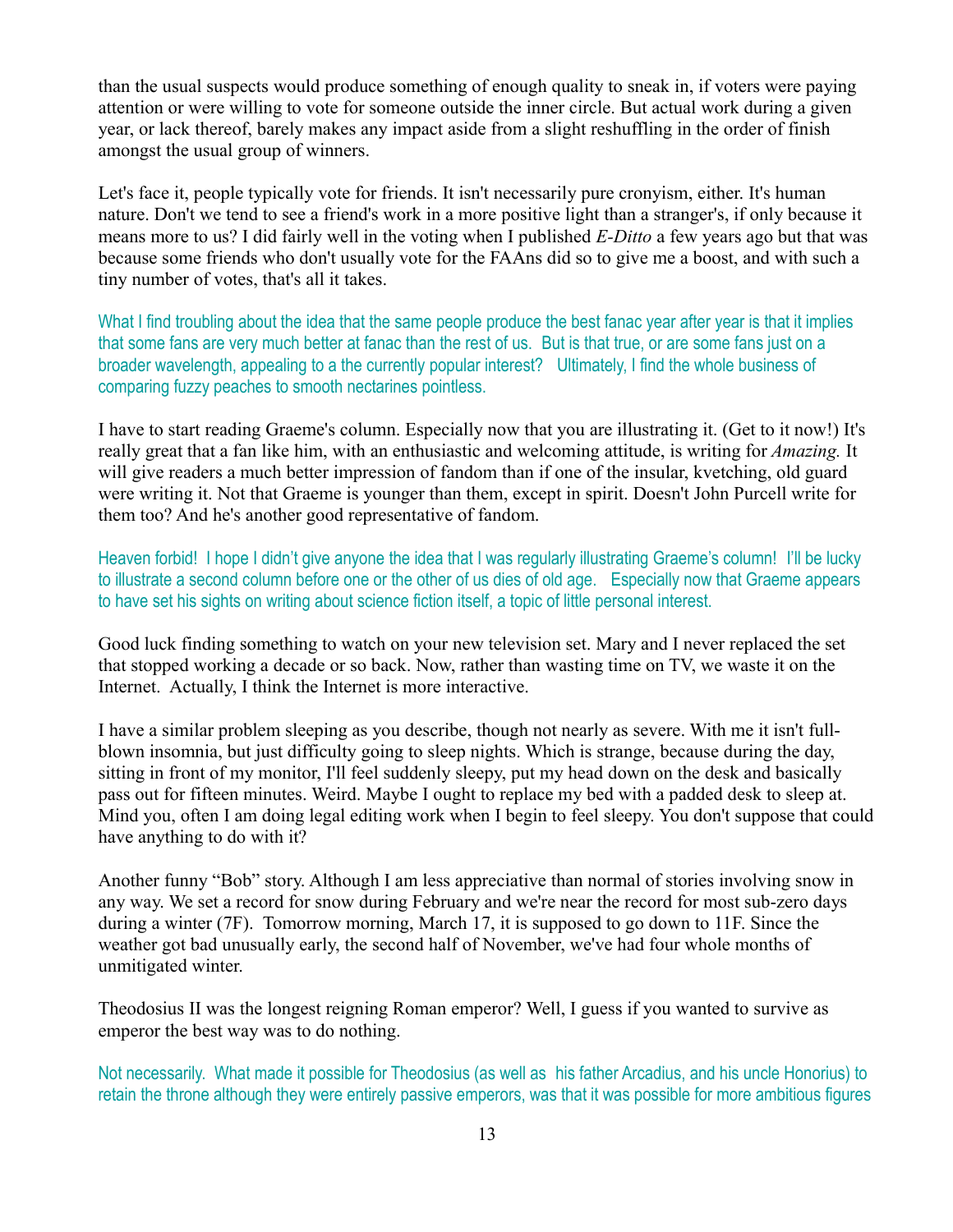to rule from behind the throne, using the legitimate ruler as a figurehead. Had circumstances made that unworkable, they would have been removed. In Theodosius's case, it was his mother, then his sister who held the real power.

Perhaps it is an interesting light on women in power that several times in history a woman has been the real power behind a weak emperor, but you never hear of a Roman empress who was wise, just or generous. Merely feared.

While I can see the fascination of collecting ancient coins – handling bits of coinage that people were actually using to buy some wine, or a candlestick, or a bolt of cloth over a thousand years ago – there is also something peculiar in trading money you can spend for money you can't. Although from what you say your coin collection must be escalating in value, so that's something. I suppose having knowledge of coinage and history you could speculate on who would be using a silver denarius in 31 BC and the sorts of things it could buy.

Curiously enough, the value of a denarius hasn't changed much in 2,000 years. From what I've read, my understanding is that a silver denarious was about what it cost to support a typical working class family for a day in Augustine Rome. \$100 to \$200 is about what you can expect to pay for the same coin in mddling-good condition today. Due to escalating values in the last three or four years, though, the contemporary value has been pulling ahead. As a result, whoever sells my collection back to some dealer will probably break even with what I spent over the years.

Pretty fancy wheels. Your cat might just take a fancy to them as good perch.

#### It needs an add-on cat carrier.

A few comments on the loccol. Both Bob Jennings and Tim Marion seemed to wish your fly story had had a surprise ending. Am I the only reader left in the world that doesn't think every story has to have a twist at the end? (Judging from modern books and stories, probably I am) I really don't grasp this penchant for judging stories solely by how they end or the idea that the end must be something that either undermines the whole story up until then, or turns it on its head. Doesn't that diminish the value of the whole reading experience?

Bill Patterson's loc brings up the subject of literary fiction as opposed to genre fiction but, of course, those distinctions are purely an invention of publishers to help their marketing efforts and an invention of academics who need to give themselves something to do so they can keep getting paid. Authors and readers had nothing to do with the distinctions except insofar as they chose to buy into them.

#### Jerry Kaufman, [JAKaufman@aol.com](mailto:JAKaufman@aol.com) - You seem obsessed with John

Lennon, repeating the line, "So this is Christmas and what have you done," three times, if my count is right. Well, what have you done? Quite a lot, so it seems to me, with artwork and articles and letters of comment all over the fanzine scene, as well as issue of *Broken Toys* every month. To you, it seems like not much. From out here it seems like a huge amount of productivity - although practically nothing you could make a living from.

You have to admit, Lindsay Lohan is less quotable. But I'll have to avoid quoting from Lennon in future, at least on the subject of Christmas.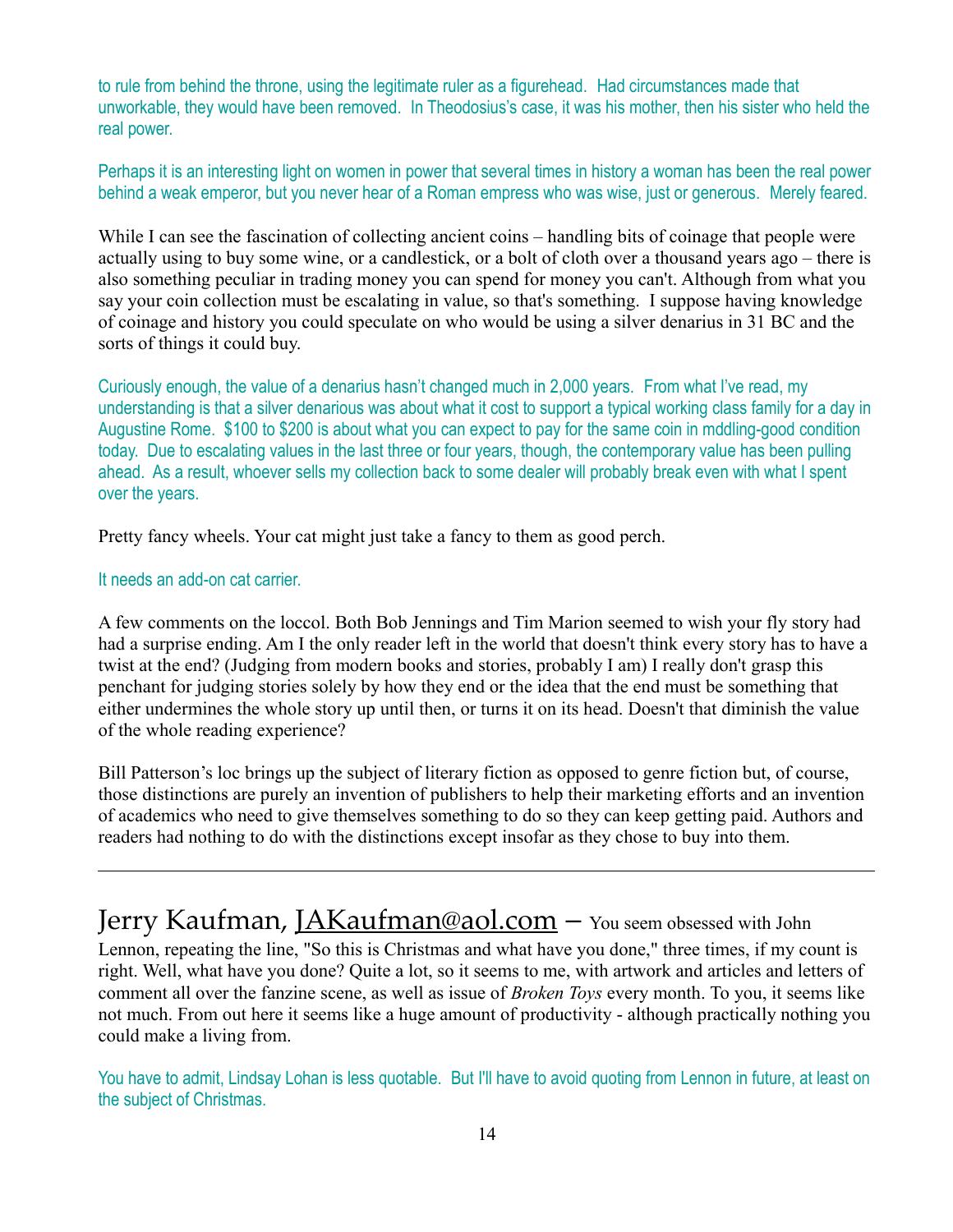I know that when I tell people what we've been up to, it seems to them like we have busy lives; but from inside here it seems like we do nothing much, punctuated by briefly busy moments.

I'm behind two issues now - to remind myself of your current email address, I checked #26, and found myself reading your first comments on the FAAn Awards. I've sent my ballot off to Mr. Hooper already, but have given a bit of thought to the way the egoboo has fallen out. So even though the subject doesn't derive from #24, I'm going to discuss it anyway.

Whether you count the results as showing the best or the favorite of the past year, they are relatively consistent. I see a number of factors to explain this, some more likely or more important than others.

I think one of the more significant is the voting setup itself. There are three slots of nominations in each category, but they don't carry equal weight. The first choice one selects is given three points, the second is given two and the third is given one. I think this will favor some writers, artists, zines etc. much more than others. If familiar names are more likely to be written in the first slot, and also get entered in the second or third slots, the first place points pile up rapidly. Of course, I'm entirely speculating – and I'm not even sure that having ballots in hand to review would prove anything. There might be some mathematical theorem to support my supposition, but I have no idea what it would be.

We could try to convince next year's Corflu hosts (in Britain) to change the point system to allow only one point per slot (the more usual method, I think) and see what shakes out.

As for the FAAn Awards going mainly to Corflu attendees, this seems to happen. Maybe they don't receive or read fanzines outside the ones that get the top number of votes; maybe they do include those zines, but always in that one-point slot. Maybe they don't like the fanzines that they don't vote for. (Maybe that's too obvious?)

I liked hearing about your good friends, and about Judith Merrill. I find I am a bit concerned about how you and Paul Kidd feel about hot buttered mice. Was Paul actually thinking of the anthropomorphic mice you depict, or was he dreaming of actual mice? It seems to me that the latter, buttered or not, would be better as a dish for a cat than sexual stimulation for a human. But I guess it's a matter of different strokes.

Paul's taste definitely runs toward the anthropomorphic type. They don't make duct tape the proper size for actual mice. It helps to think of anthropomorphic characters as cartoons or ethnic types, certainly not as animals. I know furries who disagree on that point, but there are *not t*he pack I run with.

John Nielson Hall, [johnsila32@gmail.com](mailto:johnsila32@gmail.com) - Re: the FAAn's, I understand what you say, but what would you suggest? Fanzine fandom is a small pool being dried out by the heat of blogging and other forms of fanac. Nevertheless there are some big fish still flopping around in it. Should they just give up and die?

Is there such a dichotomy? Are our choices, "the FAAns as they are," or "extinction?" I don't think that's at all the case. Fandom, such as it is, will survive merrily with the FAAns as they are, the FAAns if they were different, or the FAAns if they didn't exist at all. After all, fanzine fandom did just fine in that long interval between the first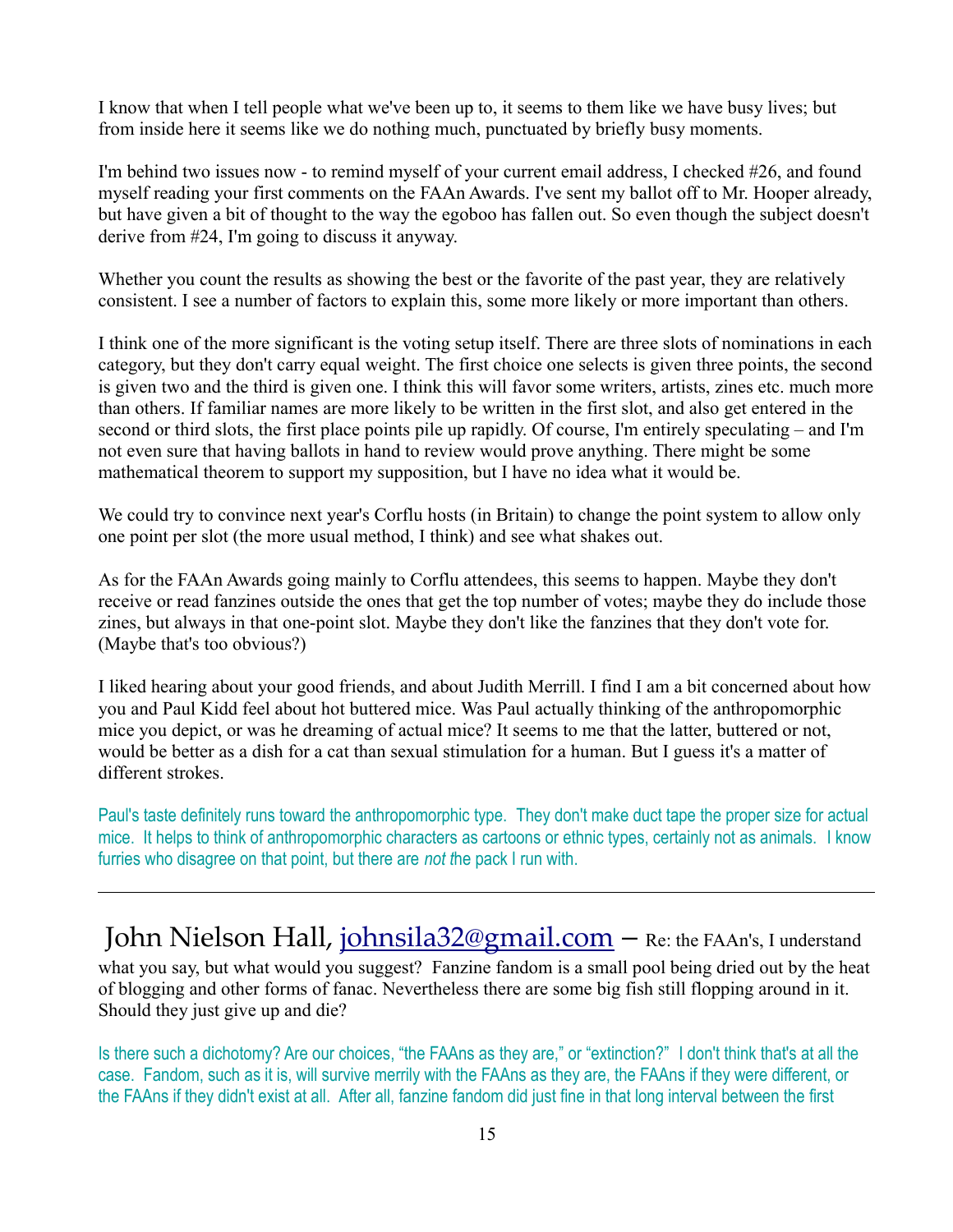awards and their revival about 15 years later, in 1995.

If you like fanzines – and after all you are still knocking them out and getting people to write back about them – then what's wrong with voting, even if you accept that the aforementioned big fish will probably win anyway? Indeed, what's wrong with coming to Corflu? What's the alternative? The way I see it, it's better to be on the inside having some larfs, than be pissing on it from the outside, which is only going to make you miserable. This may well be the not-so-great end of an era, but at the same time, when it's gone, it's gone.

The alternative isn't as draconian as you suggest – it really isn't a case of vote for the FAAns and go to Corflu or fanzine fandom is dead. Far from it. I don't go to Corflu but publish, while half the people who do go to Corflu don't publish. What should be inferred from *that? Nothing.*

That's irrelevant, however, as I'm not advocating the overthrow of the FAAns. I don't even have any particular changes in mind. I've only observed that the voters seem to have remarkably stable taste – they don't appear to think much changes from year to year, and what they like doesn't change at all either. This is not what I think you would expect from a dynamic social environment … but I guess it is what you'd expect from an elderly one that is set in its ways and no longer very open to new influences or patterns of thought.

The only alternatives to the status quo are, first, to try to get more fans to vote. That may or may not change anything, since the rules governing the FAAns are quite specific about what sort of people may vote, but the more who vote, then the more interesting the results are likely to be. The other alternative is to relegate the FAAns to the status of the Past Presidents of FWA, or the Corflu Guest of Honour, as more or less an in-joke.

Laurraine Tutahasi, [laurraine@mac.com](mailto:laurraine@mac.com) – I believe I sent my previous LoC to a dead e-mail address. If you didn't receive my LoC to #24, let me know. I can resend it.

I know all about good intentions and never seeming to catch up. That seems to be the story of my life.

It's always nice to have inspirations for art projects. Getting around to acting on them is something else. The same with fiction, though in that area I don't have a problem; that is, I don't have any inspirations. Good luck on all your endeavours.

Back in my college days, codeine gave me a high; but I don't recall hydrocodone ever doing that. I think the first or second time I used it, it worked well as a pain killer. After that I reacted similarly to Tim Marion, in addition to giving me constipation. Some of us just react badly to some drugs or not at all.

A lot of comic strips are available on the web these days. I actually subscribe to one service, where, for a nominal annual fee, you can read as many strips as you want every day. They send e-mail, or you can read them on the web. A lot of the strips I read are reruns of old favourites. Some I read separately online.

I love Milt Stevens's comments about "Hot Buttered Mice." He has a way with words.

I read "The Devil's Riddle." It's a real poem, not the "free verse" that people pass off as poetry.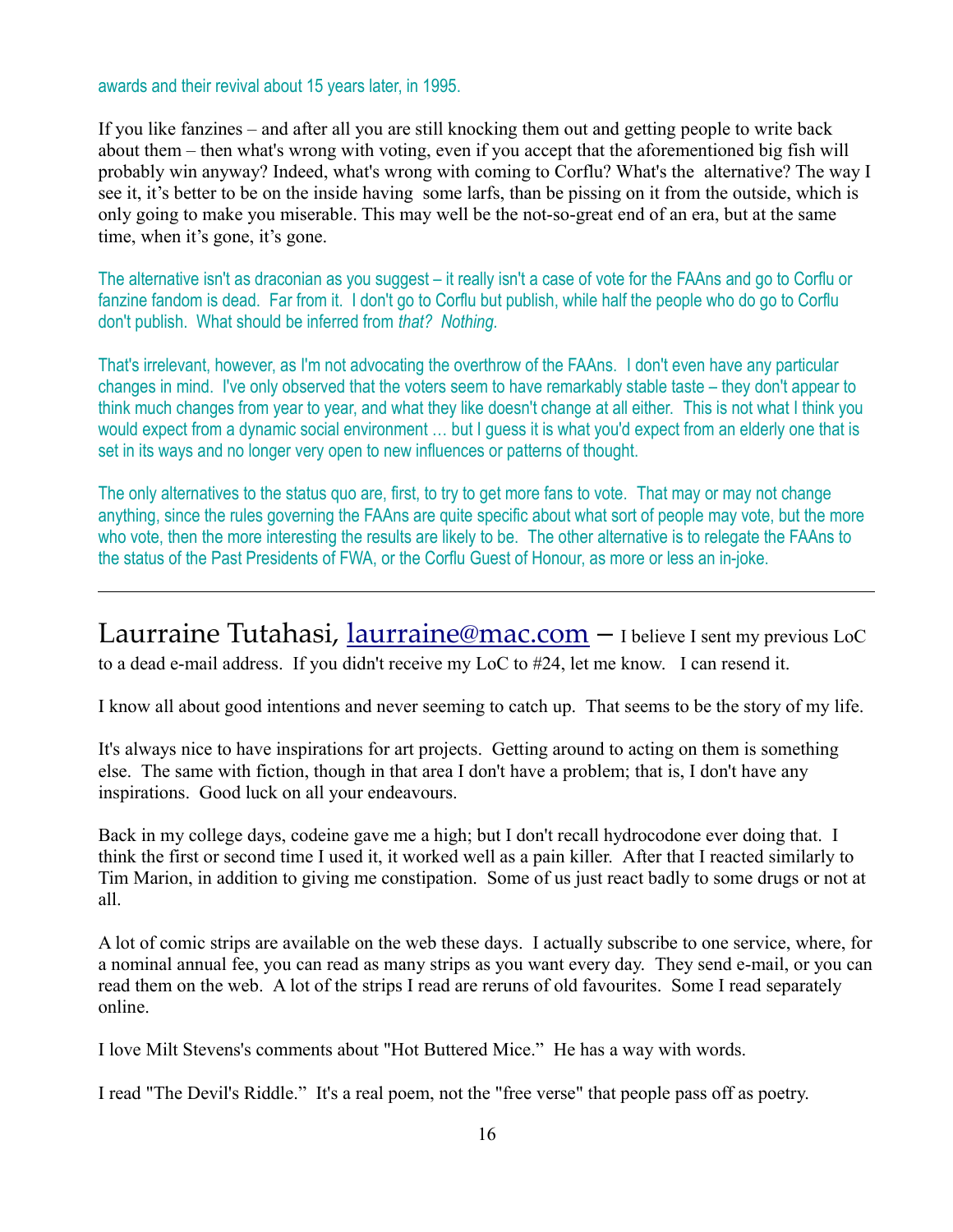However, I don't understand it.

I don't much like poetry myself, but evidently have better luck understanding it.

#### Milt Stevens, [miltstevens@earthlink.net](mailto:miltstevens@earthlink.net) – *Broken Toys #26* begins with

the topic of awards. I thought about saying there was no bad form of egoboo. Then I realized that wasn't true. Mere notoriety may pump up you ego. However, that may be for the period of time before they hang you. Charles Manson is very well known. Some people may even admire him. That isn't the form of egoboo any of us would want. For a much milder example, G. M. Carr believed egoboo was whenever anyone mentioned your name. She is remembered for winning a *FAPA* egoboo poll by voting all of the points for herself. Before she did it, there wasn't any rule against doing that. We always seem to acquire written rules after someone breaks our unwritten rules.

Once upon a time, I came in sixth in the best fanzine category in the FAAn Awards. That might have been nice, except I had never heard of the fanzine that supposedly earned me such an honor. After that, I've never paid much attention to the FAAn Awards. What you say about the awards is basically accurate. They usually fall between insular and incestuous.

The Hugos are a much larger kettle of fishiness. In recent years, we have been getting voters from other universes in the fan categories. We always knew that other universes existed. There were comics fanzines and people who wrote for them. There were little magazines which existed on the borderlands of fandom. They just didn't bother with the Hugos. There were also people who did amateur fiction/porn zines. They didn't want publicity, and we were happy not to give it to them.

Times have changed. We have websites, blogs, and things that go bump in the internet. People write words and other people read them. Much of this resembles the primordial slime from which life originally arose, but some of it has become self-aware.

So why is the Hugo ballot the only point of contact between their universe and our universe? That's a good question. They could go to eFanzines.com and poke around traditional fanzines, but they don't. We could poke around blogs and such, but we don't for the most part. I think the problem may involve that amount of time in both universes. There is only so much of it. We use of all the time we have in our own universe, and there isn't any time left to do more than wonder about other universes.

Steve Jeffrey, srjeffery@aol.com - While this is hardly any consolation or likely to make you feel better, my problem with sleeping is that I find I nod off more and more at odd and sometimes inconvenient moments in the day. I suppose I really should adjust my sleeping habits to guarantee more than six hours per night, but I've got into the habit of going to bed and reading and listening to the radio around 11pm with the alarm set for 6 am to get up and ready for the bus to work, and that habit is so ingrained it persists even through weekends and holidays. So more and more often I nod off on the bus home after work. Luckily my stop is the end of the line (It's a longish 45-50 minute journey each way), so I don't need to worry about missing my stop. And then I'll quite easily nod off again on the sofa watching television in the evening.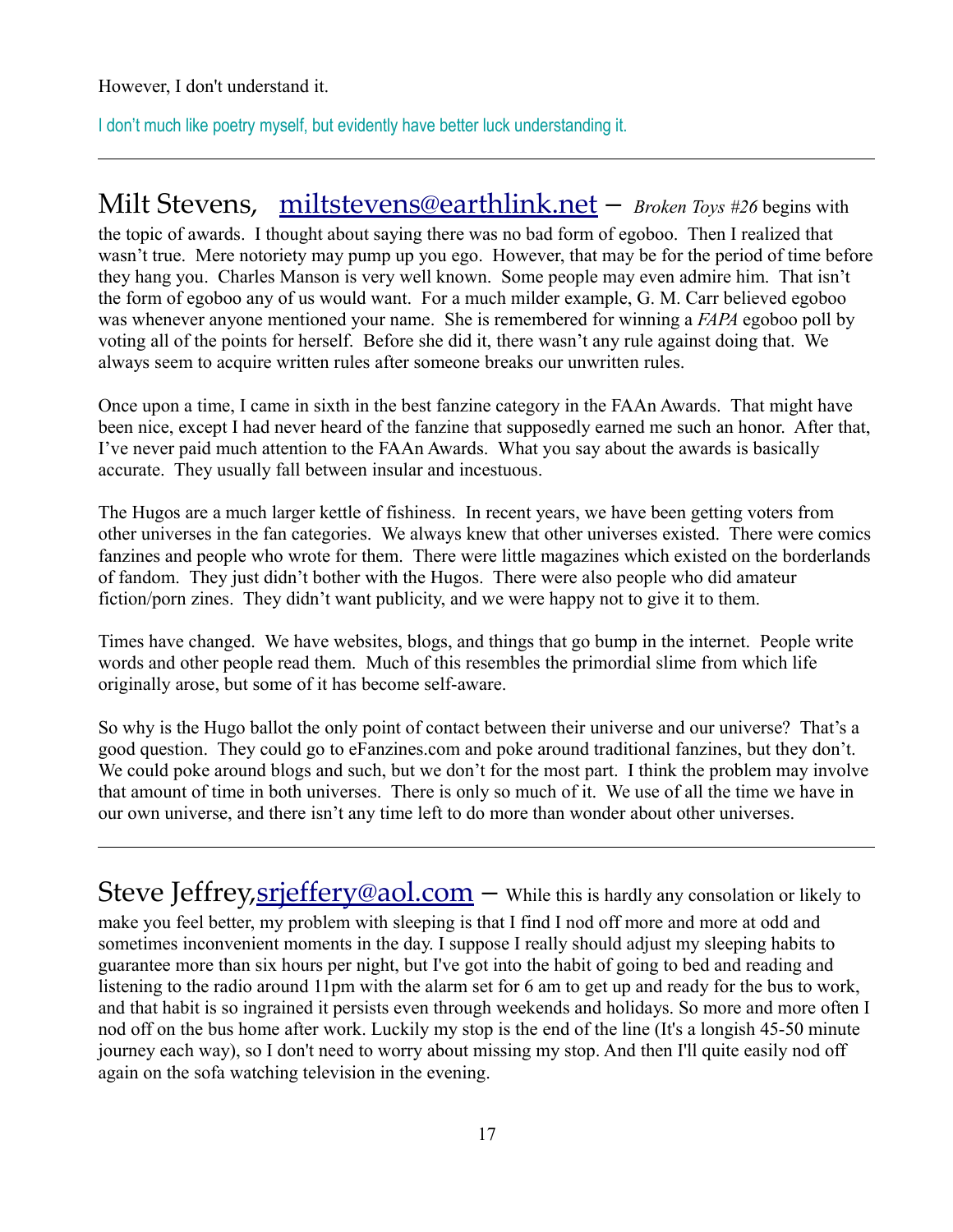And now I find even reading, where on the page or the screen, has a tendency to drift me slowly into the Land of Nod, which can be more embarrassing at work when trying to proofread a long and complicated document on screen and jerking back awake a few minutes later hoping that (a) I didn't snore and (b) nobody noticed.

It is, I think, hardly surprising that the same names come up time and again in the FAAn Awards, since it is largely centered around paper fanzines, a field which has an almost incestuously small catchment of editors, artists and contributors, with few if any new or younger fans coming in. (And I still think of Claire Brialey as a younger fan, despite the 55th issue of *Banana Wings* arriving in the post a week or so back.)

Since *Broken Toys* is one of the few e-zines I get or respond to with any regularity, I don't know how much crossover there is between paper and e-zines, but even your own letter column has many of the same names I recognise from *Flag*, *Chunga* and *Banana Wings*, and I suspect I'd have to venture quite outfield before new and unfamiliar names outnumbered the more familiar ones. (*Journey Planet* was one such zine which seemed to actively look for and encourage new contributors little known in 'traditional' fandom, and I really ought to try and catch up with what Messrs Bacon and Garcia have been up to in recent issues.)

And yes, once - back in the early '90s, when I still had the sylph-like figure of a young girl (whom I kept in the closet) rather than the stoutness of Pooh Bear - I tried to do everything all at once, as if fandom would suddenly disappear over the weekend: fanzines, three or four apas, locs, art and cartoons, book reviews, conventions and panel discussions, and being co-opted as publication manager and then reviews editor of the BSFA. God knows where I found the time or the energy. (I do remember that the concept of free weekends were something only dreamed about as a vague and distant prospect.) Something had to give, and it turned out to be me, with a concerted scaling back, if not total gafiation, around the mid-noughties. I think at the moment I've reached a level of engagement I'm reasonably comfortable I can maintain, while recognising that if I was a bit more strict about bringing work home at weekends I could probably branch out and explore a bit more.

I re-tuned my TV the other week when we unaccountably lost several of the BBC channels. We rarely venture outside the handful of BBC channels and a couple of FreeView movie or classic repeats channels, but there seem to be dozens more pages, most of which seem to be trying to sell us rubbish jewelry, household bargains, Christianity or adult entertainment (pornography). Out of some 300 TV channels listed, I doubt if we've ventured beyond number 15 (Film 4) ninety percent of the time. Bruce Springsteen seriously underestimated the lack of choice.

What I do regret is that there are far more interesting radio channels and programs around than I possibly listen to all at once, and that's even without venturing into the realm of internet radio.

R. Laurraine Tutihasi *laurraine@mac.com* - I recently decided that I'd print out e-zines that were sent directly to me (or their links). So this is the first issue of your zine I've read. I was suitably impressed. This is the sort of fanzine I like.

Well, you have 25 more issues to print out and read. It's discouraging, though, to still find there are people who won't read an e-zine. It isn't as though I prefer to publish digitally – I have no choice, if I'm to publish at all. When people won't read my zines because they give me the message that they really don't care whether I publish a good fanzine or not ... if it's not on paper, then I'm wasting my time.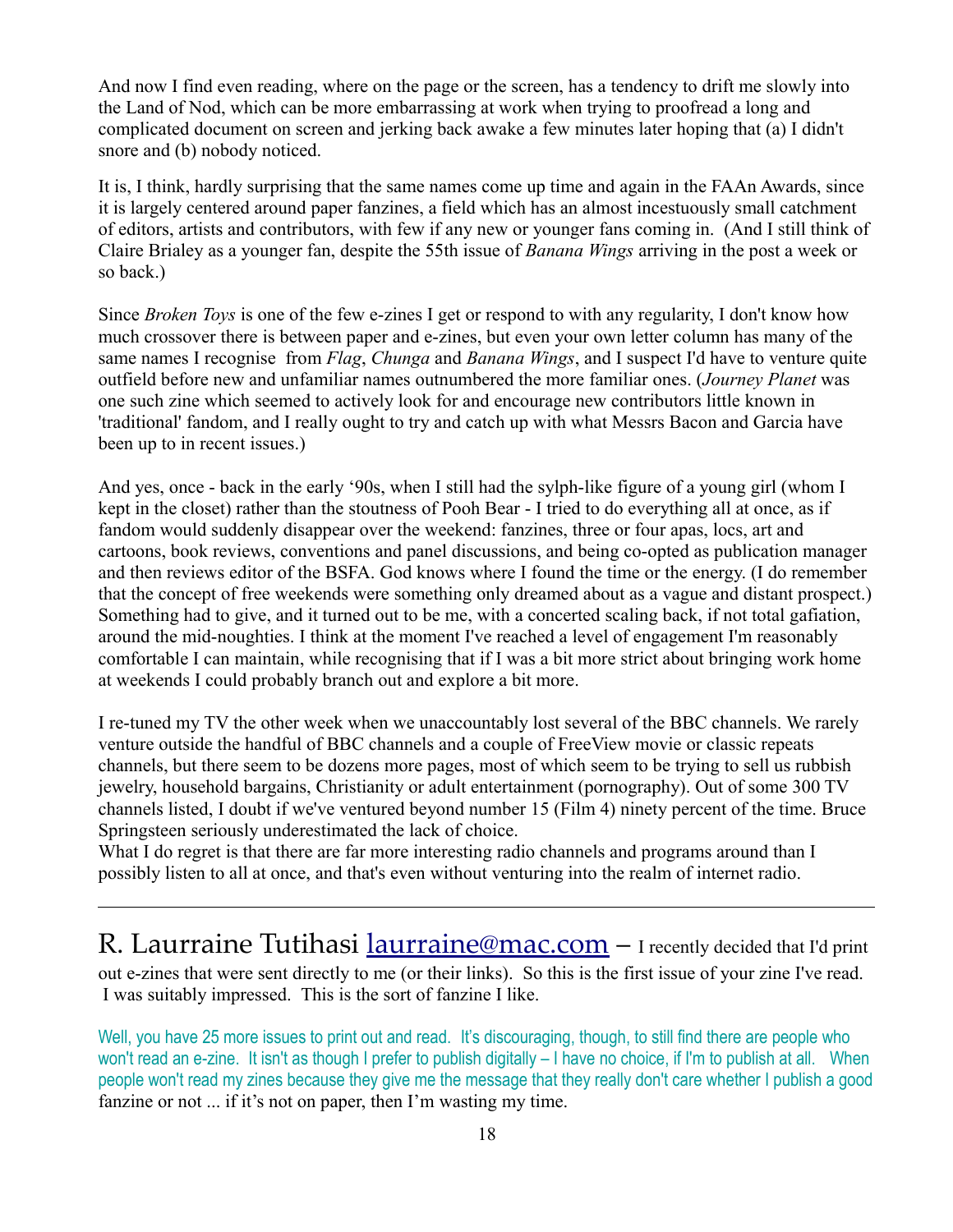Are the people who believe Mars can be terraformed the same ones that don't believe in human-caused climate change? I kind of doubt they are the same group.

Well, one of them on Facebook was the same person  $\ldots$  and no one questioned his view.

Whatever is causing your Conservative Party to go green, I would be grateful if the same thing happened in the Republican Party. It seems to me like the Republicans would cut off their noses to spite their faces. I don't think they've heard of pragmatism.

Our Conservatives aren't really going green, just trying to seem a little gree to woo voters. In fact, the recent bill to reform the medical marijuana laws are a stip backward, that will prevent users from growing their own. Instead, theyu'll have to buy it from a company that will charge whatever it wants and can deliver second-rate pot without anyway to complain about it. Generally, our Conservatives are not as stupid as some of the supreme examples of idiocy the GOP has revealed lately ... we hvae them, but the party is better at keeping them shut up. Steven Harper, the PM, is an idiologue to be sure, but more than anything else he wants power, and will compromise his principles to stay in office. He'll certainly compromise anyone else's principles.

My sympathies to you and Steve Stiles for your cholesterol problems. If you haven't tried it, you might try taking Red Yeast Rice and Niacin. They helped a friend of mine, and I put my husband on them when the doctor voiced concern. They seem to help. The harmfulness of high cholesterol probably depends on the exact level.

My cholesterol problems are minor ... more LDL than is good, and not enough HDL, but over all no excess. I take a simple, which is no big deal since I have to take pills for other things anyway. Better than having to find some exotic rice product somewhere, creating another shopping headache. (I love basil, for instance, but in an neighborhood dominated by Asians, Middle-Easterners and Caribbeans, you can't find this basic of European cooking anywhere!)

I don't know about social media in general, but I do know something about Facebook, where I spend some of my time. I and most of the people I know on it use it to stay in touch with people we already know, including family. I don't use it as a platform for meeting new people, although I have met a few. I usually depend on the recommendation of people who are already friends before I add anyone whose name I don't recognize.

It is very annoying that we must subscribe to so many channels we never watch in order to get the few that we do. We are always told that subscribing to each channel by itself would be more expensive, but we're never given the chance to really know. We don't get the CBC, of course. Our PBS is what comes closest, I believe. Quite a large chunk of my viewing is on PBS. I also pay extra to get Showtime and HBO; I watch a number of shows on each of those. I watch a smattering of shows on the major networks: CBS, NBC, ABC, and Fox. Otherwise, there's one show on SyFy; but that's ending. There's one show on History, which is on sporadically. And there's BBCAmerica. I occasionally watch a show on Animal Planet. I have a movie channel package, and I find movies to watch on them from time to time.

Your Travelling Wilbury looks very nice, as does your cat.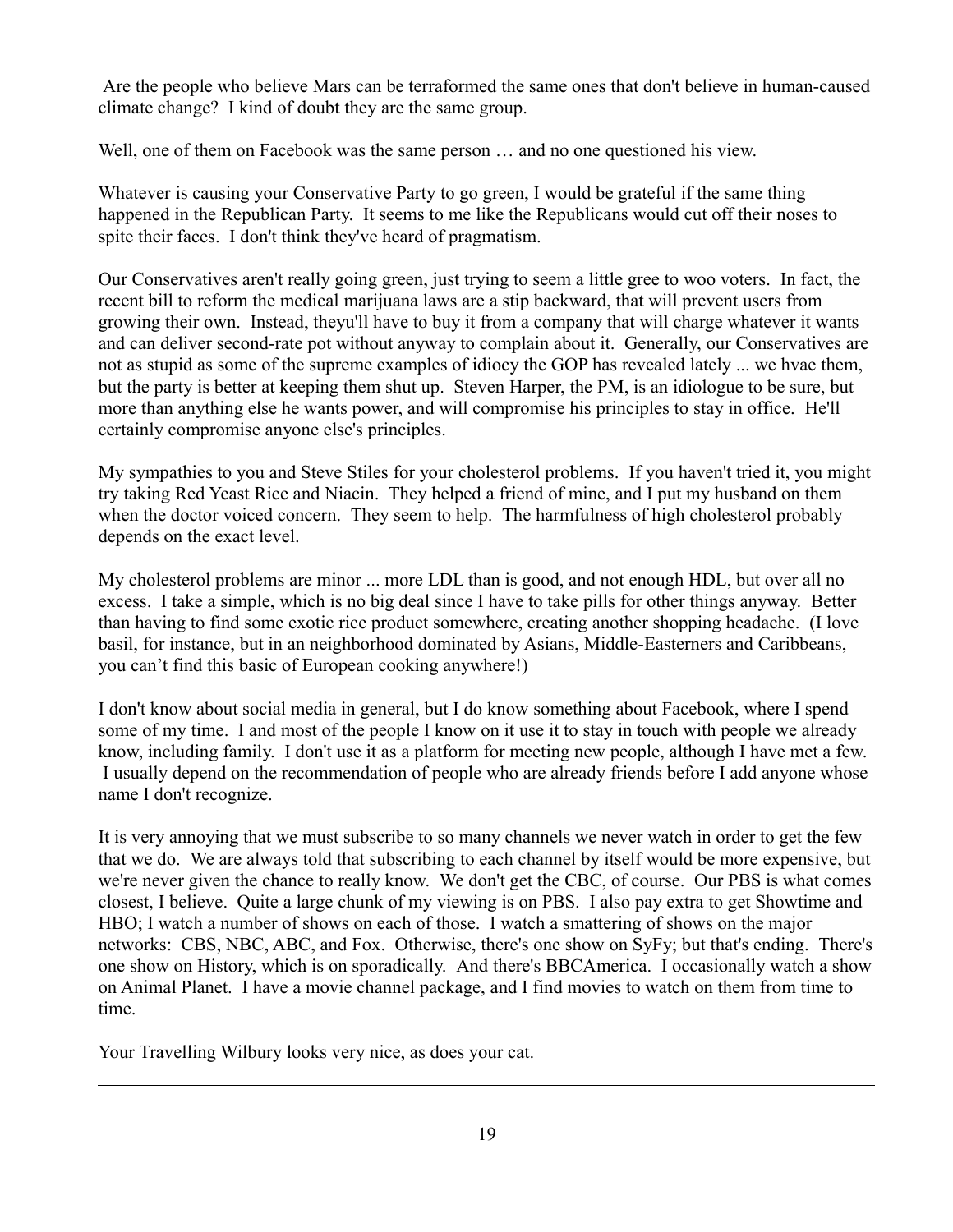# The Old Oaken Fuckit

Fandom without sour grapes would be a pretty poor vintage, I think. We might be reduced to talking about science fiction, and be no better than those people whose lives are dedicated to Elvis, Marvel comics, Esperanto or Marxist literary criticism. So no matter how chipper and chirpy Graeme Cameron is when he writes about science fiction or fandom, I intend to preserve the integrity of my cynicism.

This makes it all the easier to agree with certain remarks written by Graeme about the execrable programs passing for documentaries on cable television. In the last issue, I was thorough in the bashing I gave my new cable service, and thought I had nothing to add. But, by the sort of coincidence that pushes buttons, Graeme recently lambasted a pseudo-documentary on the Oak Island Mystery. Now, it happens that I've been interested in that subject for a long time. I have read a very good, skeptical book on the subject, and by the aforesaid coincidence watched most of the same documentary criticized by Graeme!

First, you might want to know what the Oak Island Mystery is. To begin with, Oak Island is a tiny little isle off the eastern coast of Nova Scotia, barely the size of Tom Cruz's ego. For a couple of hundred years, many people have believed there was a vast treasure, or something at least mysterious and grand, buried under this sandy lump of limestone. Among favorite candidates have been Captain Kidd's pirate loot, the treasury of the Order of the Templars, Shakespeare's original manuscripts (written by Roger Bacon, of course), and the Ark of the Covenant. In fact, there is nothing whatsoever there.

However, two centuries of looking for something that wasn't there have transformed the place enormously. At present, Oak Island resembles a cross between the beach at Gilligan's Island and the craters of the Moon. The original location of the supposed "money pit" has been excavated so many times that it physically isn't there any more, and the exact spot where it once existed is in some dispute. But I'm getting ahead of myself.

I'm relying on memory, but, as I recall, the story of Oak Island supposedly begins with the discovery of a shallow sump, over which a rope dangled from an overhanging tree limb. It appeared very much as something had been lowered by that rope into a pit, and buried. Curious to see what was buried there, and very much hoping for gold Doubloons or silver Reales, a pair of brothers dug into the sand and soon came to an unexpected obstacle. They found a layer of rocks. Removing the rocks, they dug deeper still and came to a layer of logs, seemingly laid side by side. They dug farther still and came to more rocks. Then more logs. To the brothers, it seemed as though the series of obstacles couldn't be natural, they must have been laid by someone who had something of extreme importance to hide.

But dig as deep as they could, the brothers never came to the bottom. Before they had dug more than 30 or 50 feet, water suddenly burst into the pit and flooded them out. Let's skip ahead about a hundred years. The pit had been re-dug many times, and the alternating obstacles of logs and stones had been confirmed. But each time the pit was excavated, it flooded. Other pits were dug to one side, hoping to dig into the original pit at a lower level, but they flooded at precisely the same depth as the original. I don't know why anyone thought they wouldn't. Oak Island can't be much more than ten feet above sea level anywhere, and the island is made of porous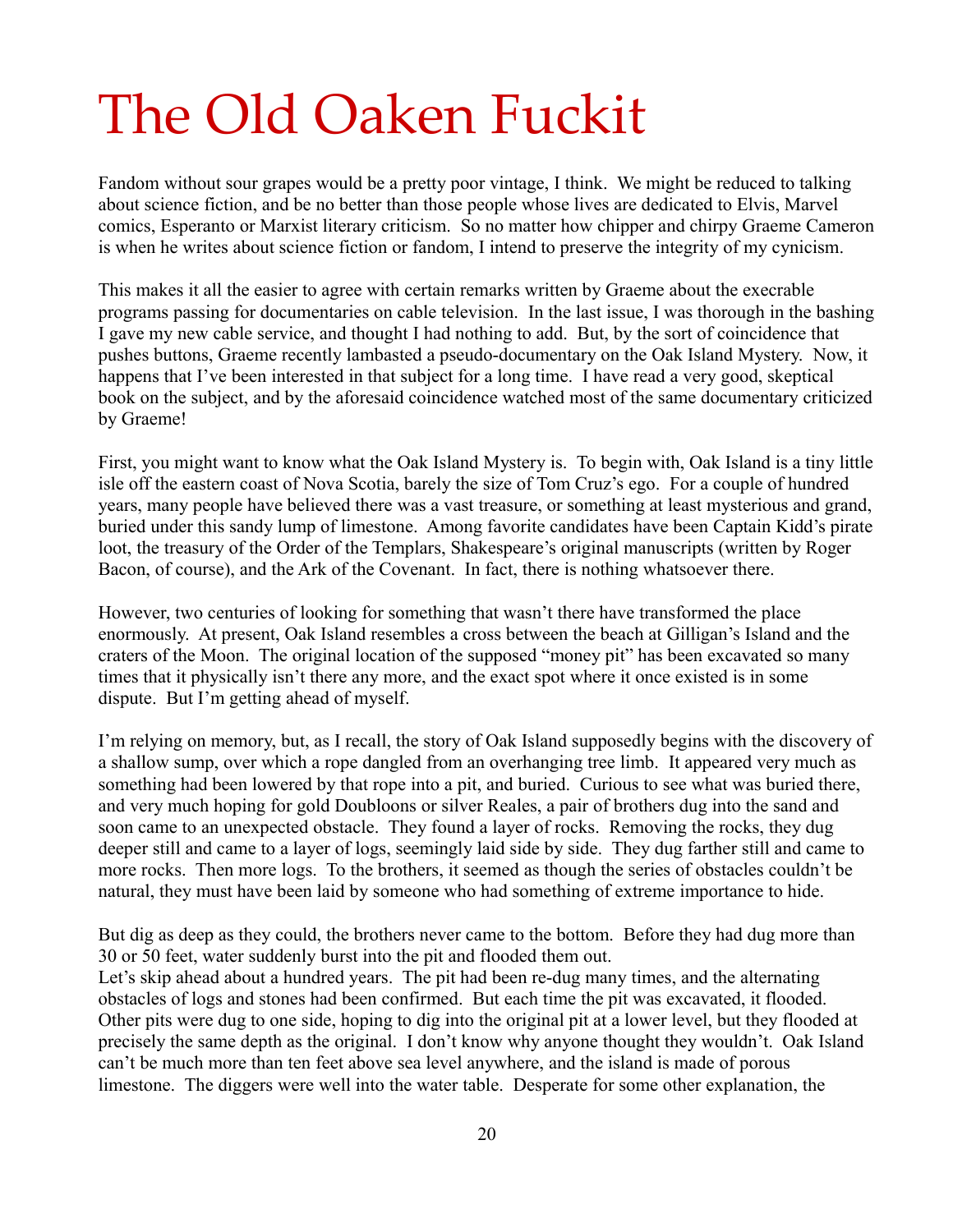diggers found thin layers of what proved to be palm leaf fiber under the sand. In their imaginations, these layers became a deliberate trap, laid down by clever pirates, pious Templars or frustrated Shakespearean actors to extend all the way from the pit to the nearby beach, so that water would be efficiently siphoned into the treasure pit if anyone was foolish enough to try to dig it up.

Just how the owners of the pit were to ever recover their hidden goods was not, at that time, understood.

Twentieth-Century diggers were very ambitious, bringing modern engineering equipment to the task. By then, the original location of the treasure pit was very problematical, and one excavation had collapsed and nearly killed a man. Two other lives had been actually been lost to unventilated carbon dioxide. Yet, tantalizing clues had been brought up by the drills. Bits of metal link, such as would be part of a watch chain, for example. A pair of antique scissors. Scraps of gold that were unidentifiable. And then there were the camera probes that broke into small cavities in the limestone. Although excited observers claimed to have seen, at the 200-foot level, a skull and the outline of a hand, as though preserved in the briny, oxygen-poor water, the objects also looked a good deal like fallen lumps of limestone. Not only that, but the cavities were about the size of a chesterfield, barely large enough for Harry Houdini to preform an escape from. If modern tunneling techniques couldn't dependably keep a shaft open for Twentieth-Century treasure hunters, how could pirates or Templars have gotten there without bringing the whole island down on themselves? Not to mention that the cavities were already flooded with murky water.

By then, some ever-hopeful treasure seekers had dreamed up an elaborate plan describing the original pit. In their minds, the Oak Island pit was the Grand Central Depository of the Pirate Nation. The treasure seekers believed the pit had been a wide, vertical shaft, with horizontal tunnels sloping upward from different depths, and at the end of each was a separate treasure vault. The entrance had been filled in later, and the water trap set to prevent anyone from digging into the original shaft. Earlier, I wondered how the owners of the buried treasure ever expected to retrieve their ill-gotten gain. Apparently, the compass bearings and depths of the horizontal tunnels would have been recorded. When the pirate who owned the treasure in tunnel number six wanted his loot, he knew where to dig and how far, but not the whereabouts of anyone else's loot. Nor had he ever to go near the boobytrapped original shaft.

It's a very clever idea, you have to admit. The trouble was that there was no proof.

Oh, to be sure, the island had regular and very secretive visitors. All sorts of late  $18<sup>th</sup>$  and  $19<sup>th</sup>$  century trash can be found all over Oak Island, and some curious enigmas as well. There are large polished stones, for instance, with holes neatly drilled through the upper part. Treasure seekers claim they mean something, that perhaps sighting through the bore holes help locate the right places to dig. Unfortunately, nobody can read the puzzle. It is even possible they are just crude, stone anchors, abandoned or washed up.

Similarly, there's no reason not to think that visiting smugglers might not have dropped a pair of scissors or other oddments to be found a century later. Oak Island is conveniently very close to the mainland, connected in modern times by a short causeway. And yet it is quite isolated. There's been a suggestion that Freemasons might have used the island for rituals, which is not as unlikely as it may sound. Freemasonry was under strong disapproval in Colonial days, if not outright illegal. You might expect to find any amount of trash dropped by reveling masons in the dark night. Indeed, treasure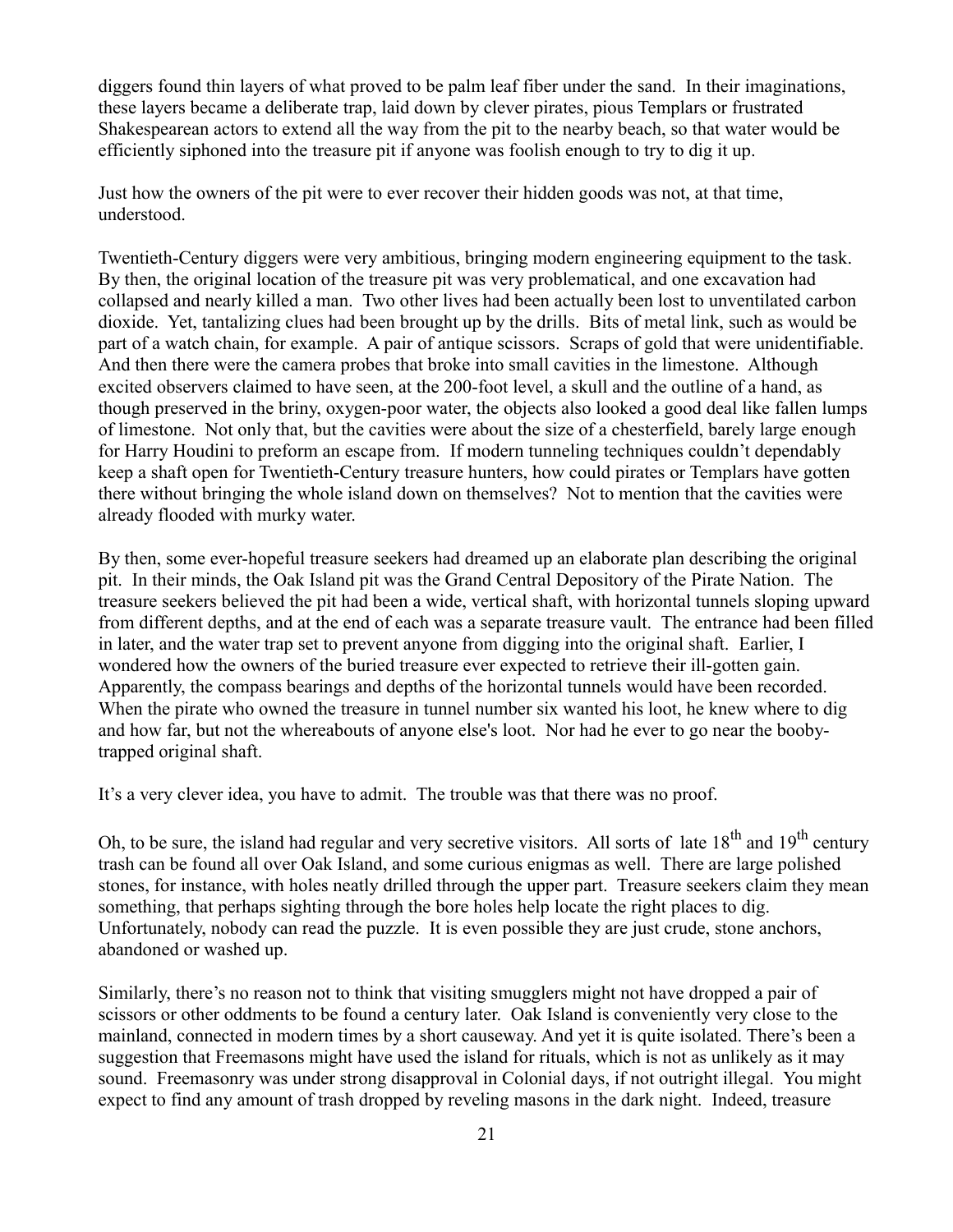seekers themselves may have left some of it.

Then there is the questionable evidence of gold scraps found in one of the drill holes. They have since conveniently disappeared, and who's to say they weren't "salted" in the shaft to convince skeptical investors to put up money to drill deeper? Other supposed "evidence" has also disappeared … if indeed it ever existed.

The only compelling evidence that there was something unnatural about the original money pit was the odd layering of logs and rocks in a vertical stack, plus the fiber-lined "channels" that created the water trap. Keep in mind, Oak Island is limestone. One of the things you find in a limestone landscape is natural sinkholes. The original depression found by the  $18<sup>th</sup>$  century brothers was probably nothing more than that. And what is more natural on a small, low-laying island than logs and even rocks being moved up the beach by storm waves, and deposited in a sinkhole? I myself have seen sinkholes in Tennessee whose bottoms are full of such natural rubbish, washed in by rain water. Gravity might tend to lend an orderly aspect to whatever was washed in. Add a little imagination, and it's not hard to understand why the brothers might have interpreted a natural phenomenon as man-made. As for palm leaves, they wash up from the Caribbean during storms too. Once they were littering the beach, there is nothing odd about sand gradually covering them over. Therefore, the most likely explanation for what lies in the money pit is nothing – just random, tiny cavities full of sea water and calciferous ooze. There never was a treasure because there never was a pit, just misinterpreted natural phenomenon. Now that the evidence has been long since excavated, ground up and bulldozed out of the way, proving that there *never was* a treasure is next to impossible. For all I know, there is someone digging a bigger and deeper shaft as I write. Significantly, even if there had been some sort of treasure, the evidence for that has been destroyed also.

The documentary Graeme watched was almost certainly a cynical attempt to make an effortless documentary that the producers could sell to the History Channel or to PBS. They would have known everything about the history of the Oak Island money pit, and nothing they filmed couldn't have been found in the index of the 1978 book I read. Nothing. Most of it is in Wikipedia, if you care to look. They knew nothing they "found" on Oak Island was a new discovery, and probably never expected to find anything new. It was just a job of filming something ... anything. They would have filmed dung steaming, if they thought History Channel would buy it.

Unfortunately, the majority of TV documentaries today seem little better. There's treasure, all right. But it's not in the ground. The money is in the film can or video memory, and that's why cable TV is flooded with "documentaries" about Noah's Ark, escaped alligators in the New York sewer system, the lost ten tribes of Israel and spontaneous human combustion. For the script writers, cameramen and actors, it's not science or history; it's just a job.

### From Sound Stage to Holo Deck

Recently, I read mention of a nearly-forgotten milestone of entertainment history – *My Favourite Husband.* I've listened to at least a dozen episodes of this radio program that were recorded on the DVD collections of *I Love Lucy*. In tone, the radio program was much like the TV show, but the Lucy character played by Lucille Ball is rather more on the ball. She isn't as wacky. In some ways, the radio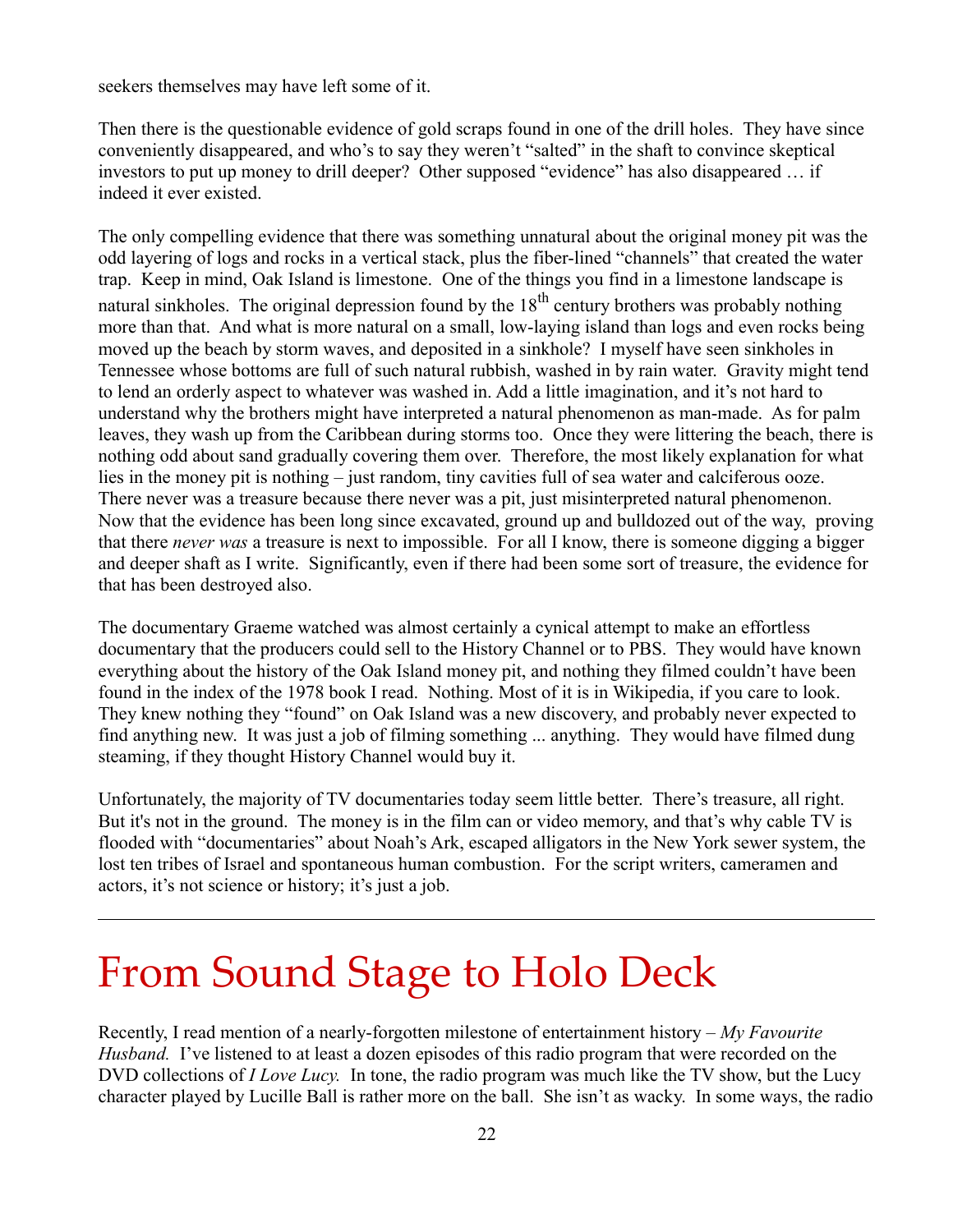program was funnier than *I Love Lucy.* For one thing, there are no embarrassing scenes in which Lucy is slobbering all over Sonny Tufts or Alan Ladd. There is no music, either. The show never came to a stop as Ricky belted out "Babbaloo" in barely understandable English, or while the Mertzes did a Vaudeville song and dance routine. Another advantage that *My Favourite Husband* enjoyed was that you couldn't *see* it. Because you didn't watch radio, you weren't horrified by Lucille Ball's mugging and rug-chewing.

I have two seasons' worth of Lucille Ball and Desi Arnaz's history-making sitcom. Despite sometimes going well over the top, or sometimes stooping to new lows, *I Love Lucy* was often hilariously funny. Sometimes, it was unexpectedly moving, as well. If you have ever seen the episode where Lucy tells Ricky, in the middle of his act at the club, that she is pregnant, you may may remember how oddly intense it was. What the TV audience didn't know, though, was that Lucy *was* pregnant. The actors knew it, of course, but real-life husband and wife became so caught up in the moment that, in effect, they forget they were acting. That was an instant of genuine emotion you saw, unplanned and very nearly lost. Ricky stumbled over his next line, and had to be cued by one of the musicians in the band.

The show was enormously influential. For more than a decade after *I Love Lucy* first aired, a surprising number of sitcoms involved show business in one way or another. *The Dick van Dyke Show*, for example, and the *Danny Thomas Show*, were stories about entertainers. *I Love Lucy* was influential in another way, as well. Previously, sets for television comedies were rather minimal. *The Honeymooners* had Ralph's apartment, and you rarely saw anything else, not even the bedroom connecting to the sitting room (where all the action occurred). This is hardly surprising, as the sitcom grew out of five-minute blackouts on Jackie Gleason's comedy-variety hour and only later spun off as a sitcom. Another early classic, variously known as You're *In the Army Now* and *The Phil Silvers Show*, had few basic sets. The barracks, Bilko's private room in the barracks, and occasionally Ritzik's kitchen or the Colonel's office. They were simply backdrops, that were never seen from any other camera angle.

To my surprise, as I watched the nearly 80 episodes again for the first time in decades, I was impressed by the seeming reality of the sets used for *I Love Lucy*. I began to make sketches, and soon discovered that the Ricardo apartment was virtually a complete suite. There is even one episode where you see Lucy and Ethyl from outside, leaning in a window in the "fourth" wall. Not only was the kitchen connected logically to the sitting room, but so was the hallway to their bedroom. The hallway outside the apartment door led to a real corridor, which contained a flight of stairs up to a logically laid-out rooftop. The downstairs flight led to the Mertzes' apartment, on the floor below. Even the balcony made sense, leading down to an alley that was seen in one episode. In the second season, when the Ricardos moved to a larger apartment in the same building, they were on the same floor as the Mertzes, and shared the balcony. There is even a basement set where Lucy once accidentally burned \$500 worth of frozen beef in the furnace.

The producers, Desi and Lucy themselves, apparently thought it important enough to establish a believable environment for the series that they created all these logically constructed sets! This too made its mark on TV history, for most television programs thereafter followed *Lucy's* lead.

Next time you beg to disagree with a friend about whether there is a turbolift on the right side of the transporter room on the *Enterprise D*, or on both sides, remember who started it all. There might have been no *Enterprise D* without the Ricardo apartment.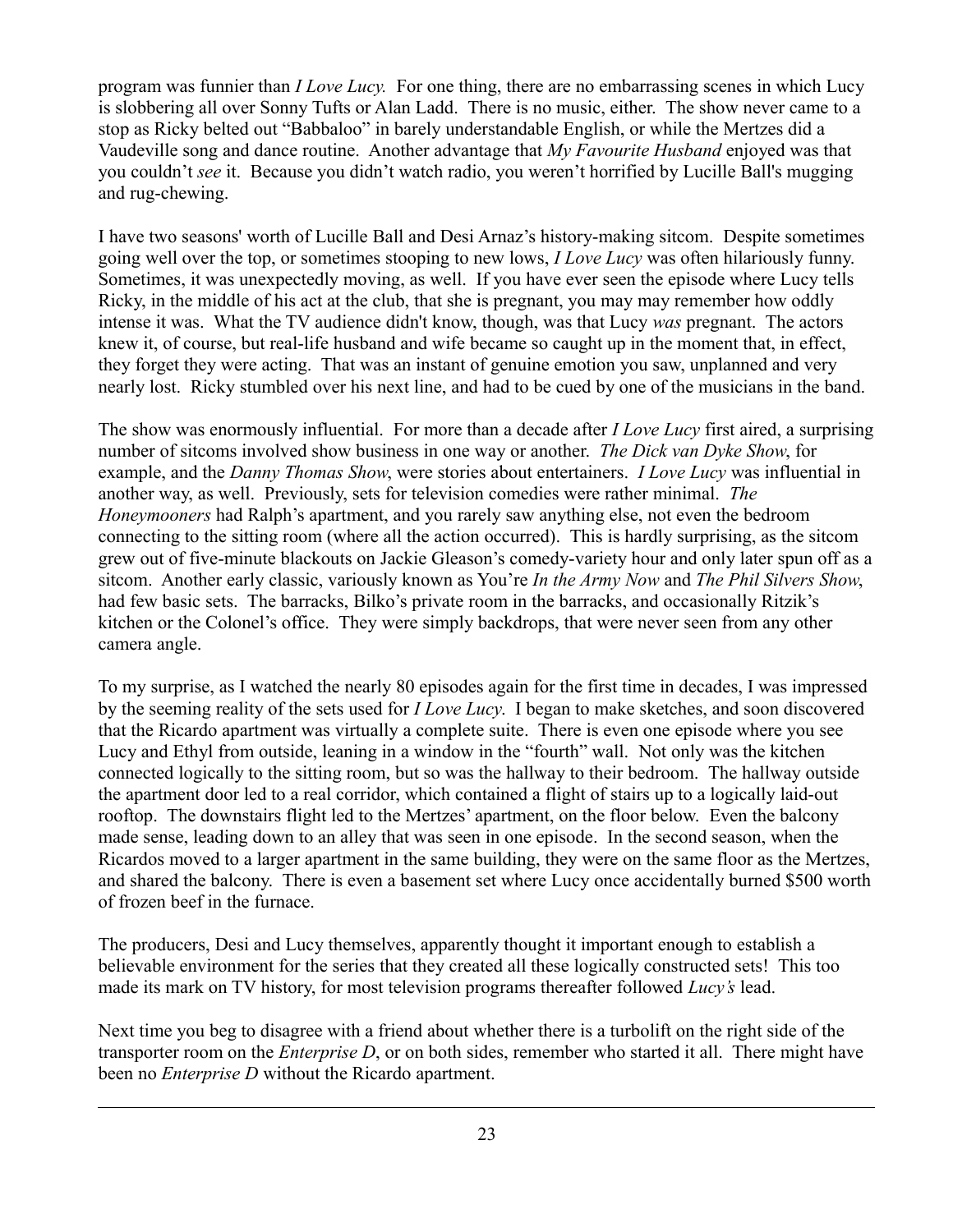## No Good Deed …

Not long ago, I read on Facebook a charming tale about a man who found a lost wallet. A reward had been posted around the neighborhood, making it possible to return the billfold to its rightful owner, a wealthy man. The wealthy man quickly counted the hundred-dollar bills inside the wallet, and promptly accused the finder of having "rewarded himself" with \$100 from the \$1,500 originally in it. There were only *14* hundred-dollar bills now. Apparently, the owner of the wallet was not only thick enough to have lost it in the first place, but unable to see how illogical it was to take *some* of the money, but return the rest.

While this was going on, a rabbi steeped in wisdom wandered by. For some reason rabbis (also Irish priests and friendly dwarves) always seem to do that whenever they might be needed for an uplifting moral at the end. The rabbi listened to both men tell their sides of the story, then took the wallet from the owner and returned it to the man who found it.

"Why did you do that?" exclaimed the astonished owner of the wallet.

<span id="page-23-0"></span>The rabbi answered, "Since *your* wallet held \$1,500 and *this one* only holds \$1,400, clearly *this* wallet is not *yours*. Until its rightful owner appears, this one, and the money in it, belongs to the man who found it.["\[1\]](#page-23-0)

Charming. But, like all such fables, you know it isn't true. In real life, the rich guy would have called the police with his cell phone, or – in some states – even shot both the finder *and* the rabbi on the spot. You don't meddle with rich men, not even when they're cheating you. Maybe *especially* not when they're cheating you, because – along with their money – they have their good standing at stake. Strange as it seems, there is no one as sensitive about his reputation for probity as a thief and liar. Your belief is his due.

You think my cynical commentary on the story is also an exaggeration? From my personal experience, I can say it isn't much of one. Years ago, when I lived in the north end of the city and used to walk miles and miles all around the neighborhood, out of sheer restlessness, I found a wallet. It wasn't the first time nor, I think, the last. But that time, the address I found in one of the pockets was only a couple of miles away. I strolled down to Willowdale, south-of-Finch and east-of-Yonge, found the right house, then knocked. A rather gruff man answered the door. If he was grateful to have to have his wallet back, he was very discreet about it. Then his expression changed to one of cunning suspicion, and he accused me of stealing all the money that was in it. Of course, I already knew there was no cash in the wallet, merely a driver's license, photos, cards and so on.

To the best of my knowledge, there had never been any money. I guess someone else had found it before me ... or picked the guy's pocket and disposed of the worthless leather. I pointed out that had I been a thief, the last place I would show my face was at the victim's door. But he countered that perhaps I was hoping for a reward on top of what I'd stolen. What if he phoned for the police, *hey?* I said I hadn't asked for any reward, and certainly his baseless accusations were the last thing I expected … and then I made a hasty exit. Well, try to do a man a good turn, even at some inconvenience to myself, and *that's* the thanks I got! I had to count myself lucky not to have to explain myself to the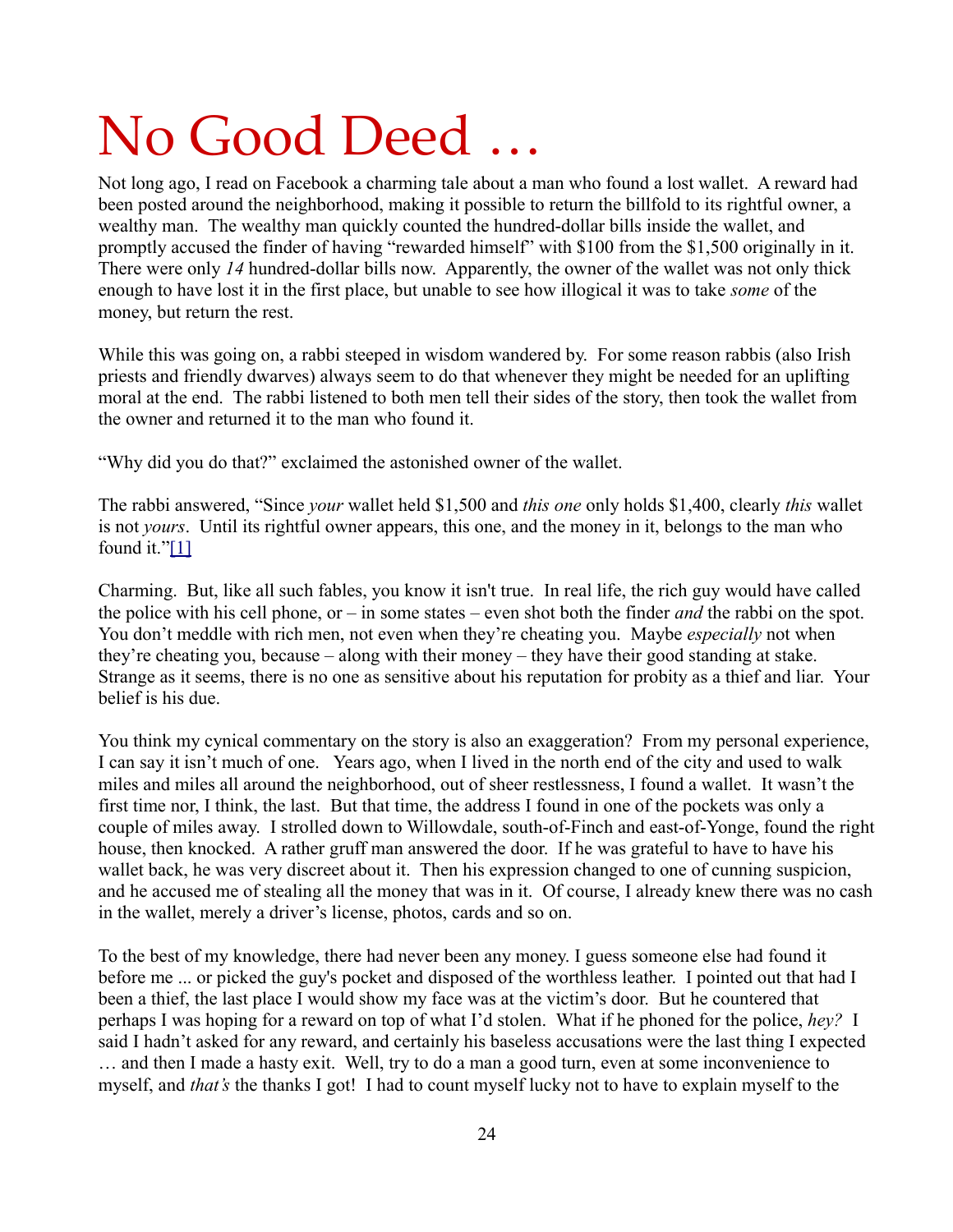cops.

That's real life for you. I felt like a turd that had been stepped in. There was no rabbi, of course – wise, foolish or plain buttinski. Poetic justice is usually only found in stories by stand-up comedians with names like Shecky or Manny.

Not all endings reinforce my often-cynical view of life. One day, while I still lived in Willowdale, I saw a man leave my bus, but I noticed he left behind his briefcase. There was no hope of getting off at the next stop and finding him again, so I took it home to look inside for an address.

What a treasure trove of unexpected surprises that man's briefcase turned out to contain! There were the usual personal papers, of course, whose details I've completely forgotten. There was a book, however, that was quite an eye-opener – a university press edition titled something like "Uranium" Metal: Mechanical, Chemical and Nuclear Properties." Digging deeper I found sheafs of paper … engineering diagrams and blueprints of a nuclear reactor. Specifically, I had in my hands the specs and plans for the Pickering nuclear generating plant, west of Toronto.

It was as though I had fallen into a James Bond novel. Was there a desperate gang of SPECTRE agents combing Parkdale for their missing briefcase, even as I pawed through its secret contents? Suppose I published an anonymous demand for \$1,000,000 in unmarked bills for the safe return of the briefcase and all its papers? Would anyone respond?

The truth was a little more prosaic, unfortunately. I found a business card and called a man who turned out to be only an engineering student who was studying for a career in nuclear power. He was, in fact, grateful that I had his briefcase, but assured me there was nothing secret about anything I had found in it. (But then, he *would,* wouldn't he?) I think he came by for it the next day. (No black limousine at the curb, nor did men in dark glasses accompany him to my door.) A twenty-dollar bill may have changed hands, but even if it didn't, I basked in the glow of having done something useful.

That was my bit of adventure for *that* month. But, you have to admit; a taste of Bondian adventure, in addition to some genuine gratitude from a cool guy, sure beat being accused of theft by a mean-spirited deadbeat!

<span id="page-24-0"></span>*[\[1\]](#page-24-0) Ro Nagey posted a version of this story on FaceBook in late March.*